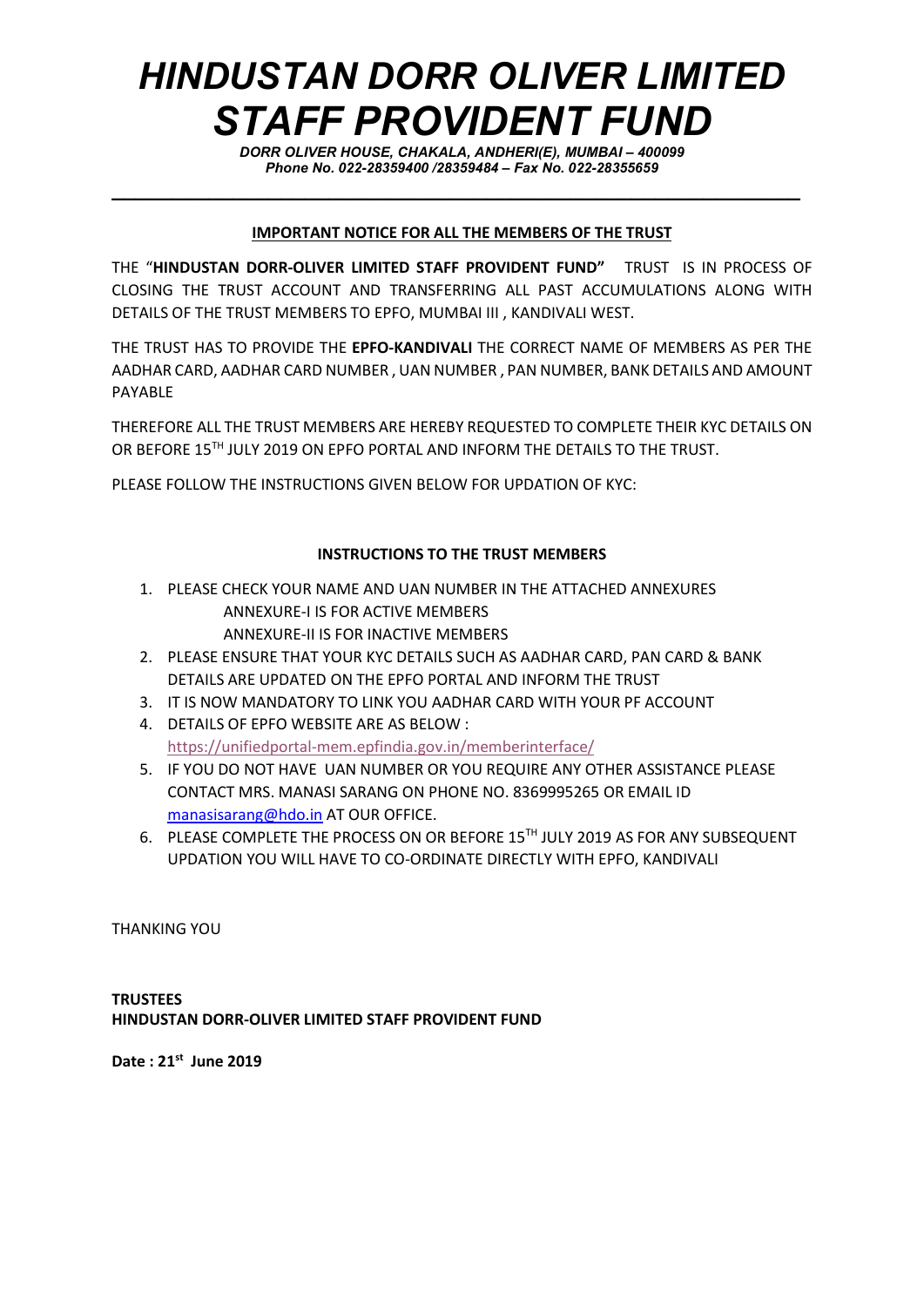|                |              |                              |                                         | ANNEXURE-I - LIST OF ACTIVE MEMBERS                 |                                |               |                                  |
|----------------|--------------|------------------------------|-----------------------------------------|-----------------------------------------------------|--------------------------------|---------------|----------------------------------|
| SR. NO.        | Emp No       | PF ACCOUNT<br><b>NO</b>      | <b>UAN No</b>                           | <b>MEMBER FULL NAME AS PER REGISTER</b>             | <b>DATE OF</b><br><b>BIRTH</b> | <b>GENDER</b> | <b>DATE OF</b><br><b>JOINING</b> |
| $\mathbf{1}$   | $\mathbf{1}$ | MH/4342/1148                 | 101057647389                            | <b>SEKARAN S C</b>                                  | 06-01-1955                     | M             | 01-06-2006                       |
| $\overline{2}$ | 250          | MH/4342/338                  | 100327388219                            | SAHANI M G                                          | 27-09-1962                     | M             | 01-08-1985                       |
| 3<br>4         | 386<br>390   | MH/4342/487<br>MH/4342/478   | 100350350716<br>100192249554 KELKAR H M | <b>SHETTY RATNAKAR</b>                              | 02-01-1964<br>26-12-1961       | M<br>M        | 01-07-1990<br>16-07-1990         |
| 5              | 405          | MH/4342/499                  | 100228077454 MISHRA PK                  |                                                     | 31-12-1961                     | M             | 01-11-1990                       |
| 6              | 487          | MH/4342/631                  | 100414598738 YADAV K S                  |                                                     | 17-02-1961                     | M             | 12-06-1995                       |
| 7              | 490          | MH/4342/635                  | 100228621165                            | <b>MITRA A D</b>                                    | 12-05-1963                     | M             | 23-06-1995                       |
| 8              | 688          | MH/4342/365                  | 100149110143                            | <b>GADKARISS</b>                                    | 08-12-1959                     | M             | 11-01-1988                       |
| 9              | 699          | MH/4342/390                  | 100145098830                            | <b>ELIZABETH PEREIRA</b>                            | 18-01-1961                     | F             | 11-01-1988                       |
| 10             | 701          | MH/4342/392                  | 100137297723 DIAS A                     |                                                     | 02-09-1958                     | F             | 11-01-1988                       |
| 11             | 710          | MH/4342/409                  | 100195642091                            | <b>KOTIAN V</b>                                     | 28-11-1960                     | M             | 01-01-1989                       |
| 12             | 723          | MH/4342/408                  | 100198824167                            | <b>KUNDER PN</b>                                    | 06-01-1962                     | M             | 01-07-1989                       |
| 13             | 727          | MH/4342/424                  | 100267271025                            | PARAB POOJA PRAVIN                                  | 30-03-1967                     | F             | 01-07-1989                       |
| 14<br>15       | 734<br>736   | MH/4342/462<br>MH/4342/407   | 100216155313                            | <b>MALEKAR K P</b><br>100087407770 ANTHONY VINCENT  | 17-10-1965<br>13-05-1966       | M<br>M        | 01-01-1990<br>01-02-1990         |
| 16             | 738          | MH/4342/572                  | 100350353005                            | <b>SHETTY SUNDER</b>                                | 15-06-1959                     | M             | 01-12-1993                       |
| 17             | 885          | MH/4342/863                  | 100390511714                            | <b>THAKKER JAYANTI</b>                              | 01-11-1961                     | F             | 20-04-2001                       |
| 18             | 1018         | MH/4342/443                  | 100391674367                            | <b>TIKARE MK</b>                                    | 25-06-1964                     | M             | 01-08-1989                       |
| 19             | 1025         | MH/4342/491                  | 100189446847                            | <b>KAPADIA CH</b>                                   | 03-05-1966                     | F             | 01-10-1990                       |
| 20             | 1026         | MH/4342/510                  | 100332541935                            | SANIL HJ                                            | 22-05-1969                     | F             | 01-10-1990                       |
| 21             | 1036         | MH/4342/505                  | 100163560983                            | <b>HEGDE B G</b>                                    | 20-01-1966                     | М             | 28-08-1989                       |
| 22             | 1052         | MH/4342/638                  | 100315320019                            | ROKADE D V                                          | 07-06-1970                     | M             | 01-06-1995                       |
| 23             | 1053         | MH/4342/639                  | 100360068464 SONAR U P                  |                                                     | 23-04-1972                     | M             | 01-06-1995                       |
| 24             | 2056         | MH/4342/909                  |                                         | 100346125091 SHAILESH L HARCHEKAR                   | 01-11-1968                     | M             | 02-01-2002                       |
| 25             | 2097<br>2115 | MH/4342/893                  | 100388688301                            | <b>TAMORE MAHESH</b>                                | 24-09-1973                     | М             | 01-04-1999                       |
| 26<br>27       | 2141         | MH/4342/891<br>MH/4342/925   | 100230188286<br>100141391727            | MOHANTY SU<br><b>DSOUZA SABRINA M</b>               | 07-05-1977                     | M<br>F        | 01-04-1999<br>01-04-2002         |
| 28             | 2223         | MH/4342/1001                 | 100356948137                            | <b>SIRSATH BHASKAR R</b>                            | 10-03-1971<br>08-11-1975       | M             | 06-04-2004                       |
| 29             | 2281         | MH/4342/1040                 | 100175722111                            | JETHMALANI MOHINI S                                 | 04-01-1964                     | F             | 01-12-2004                       |
| 30             | 2309         | MH/4342/1065                 | 100350021955                            | <b>SHEKHAR P GOVEKAR</b>                            | 24-09-1967                     | M             | 01-06-2005                       |
| 31             | 2312         | MH/4342/1068                 | 100253229375                            | NAYAK SUSANTA C                                     | 15-08-1972                     | M             | 01-06-2005                       |
| 32             | 2350         | MH/4342/1106                 | 100224128301                            | <b>MATHUR S K</b>                                   | 28-04-1962                     | M             | 07-01-2006                       |
| 33             | 2354         | MH/4342/1112                 | 100130129907                            | <b>DASGUPTA BIKRAM</b>                              | 25-03-1969                     | M             | 01-01-2006                       |
| 34             | 2361         | MH/4342/1116                 | 100298705074                            | <b>RAJU G GUPTA</b>                                 | 28-02-1979                     | M             | 01-03-2006                       |
| 35             | 2372         | MH/4342/1124                 | 100308521841                            | <b>RAO JEEVAN KUMAR</b>                             | 01-07-1965                     | M             | 26-06-2006                       |
| 36             | 2376         | MH/4342/1128                 | 100326327743                            | SACHIN V INDULKAR                                   | 01-09-1980                     | M             | 10-07-2006                       |
| 37<br>38       | 2387<br>2403 | MH/4342/2283<br>MH/4342/1153 | 100069776086                            | A PALANINATHAN<br>100223696389   MARUTI A BAJBALKAR | 29-07-1983<br>05-06-1976       | M<br>М        | 01-02-2014<br>13-11-2006         |
| 39             | 2407         | MH/4342/1157                 | 100071753492 A.B. DAMBARE               |                                                     | 01-06-1980                     | М             | 01-12-2006                       |
| 40             | 2412         | MH/4342/2284                 |                                         | 100258108492   NIVRUTTI H PATIL                     | 01-07-1972                     | M             | 01-02-2014                       |
| 41             | 2418         | MH/4342/1283                 |                                         | 100346698755 SHALLINI AGRAWAL                       | 06-06-1978                     | F             | 01-12-2007                       |
| 42             | 2427         | MH/4342/1173                 | 100177846613                            | JOHN BRITTO PRAKASH                                 | 20-02-1973                     | M             | 01-02-2007                       |
| 43             | 2452         | MH/4342/1194                 |                                         | 100195097532 KOKILA S SHETTIGAR                     | 14-05-1966                     | F.            | 05-05-2007                       |
| 44             | 2469         | MH/4342/1209                 | 100238093179                            | MUNDHEKAR SURESH C                                  | 14-06-1959                     | M             | 11-06-2007                       |
| 45             | 2479         | MH/4342/1214                 |                                         | 100146501174 FODKAR MUBEEN AHMED                    | 15-06-1975                     | м             | 20-06-2007                       |
| 46             | 2486         | MH/4342/1232                 | 100275538305                            | PRAKASH F. SONEKAR                                  | 15-09-1977                     | М             | 16-07-2007                       |
| 47<br>48       | 2498<br>2518 | MH/4342/1361<br>MH/4342/1240 | 100073254672<br>100316648093            | <b>ABHISHEK PUROHIT</b><br><b>RUPAM PAHARI</b>      | 27-05-1984<br>07-05-1983       | M<br>М        | 01-04-2008<br>10-08-2007         |
| 49             | 2533         | MH/4342/2287                 | 100342661584                            | SAVIO D'SOUZA                                       | 26-04-1966                     | M             | 01-02-2014                       |
| 50             | 2535         | MH/4342/2288                 | 100133361388                            | <b>DESAI CHETAN J</b>                               | 30-09-1963                     | M             | 01-02-2014                       |
| 51             | 2540         | MH/4342/2290                 | 100164058500                            | <b>HEMANTA KUMAR NATH</b>                           | 23-11-1978                     | М             | 01-02-2014                       |
| 52             | 2558         | MH/4342/1268                 | 100107113622                            | <b>BALVANT SHRIRAM JAVDEKAR</b>                     | 24-07-1964                     | M             | 12-10-2007                       |
| 53             | 2562         | MH/4342/1272                 | 100262750417                            | P V RAMA RAO                                        | 16-06-1967                     | M             | 26-10-2007                       |
| 54             | 2581         | MH/4342/1504                 | 100252196486                            | NATASHA S DARUWALLA                                 | 12-06-1987                     | F.            | 01/12/2008                       |
| 55             | 2608         | MH/4342/2292                 | 100268009109                            | PARESHKUMAR BHAGUBHAI MISTRY                        | 04-02-1972                     | M             | 01-02-2014                       |
| 56             | 2618         | MH/4342/1314                 | 100176750162                            | JITENDRA CHANDRAKANT WALAVALKAR                     | 21-09-1969                     | M             | 16-01-2008                       |
| 57             | 2671         | MH/4342/2293                 | 100392944020                            | <b>TUSHAR S MALI</b>                                | 20-06-1982                     | м             | 01-02-2014                       |
| 58<br>59       | 2675         | MH/4342/1338                 | 100090749164                            | ARUN KUMAR SAHOO                                    | 21-03-1976                     | M             | 25-02-2008                       |
| 60             | 2718<br>2747 | MH/4342/1377<br>MH/4342/1415 | 100332780692<br>100115555043            | SANJAY ANIL JANGAM<br><b>BIPINKUMAR R. YADAV</b>    | 18-05-1976<br>20-01-1982       | M<br>м        | 21-04-2008<br>16-06-2008         |
| 61             | 2765         | MH/4342/1390                 |                                         | 100357133765 SITARAM ANTU NADANKAR                  | 21-08-1962                     | M             | 01-06-2008                       |
| 62             | 2771         | MH/4342/1396                 | 100334154647                            | <b>SANJAY EKILWALE</b>                              | 15-06-1979                     | М             | 01-06-2008                       |
| 63             | 2772         | MH/4342/1397                 | 100220981106                            | MANOHARSINGH AJITSINGH HOONJAN                      | 31-12-1960                     | М             | 01-06-2008                       |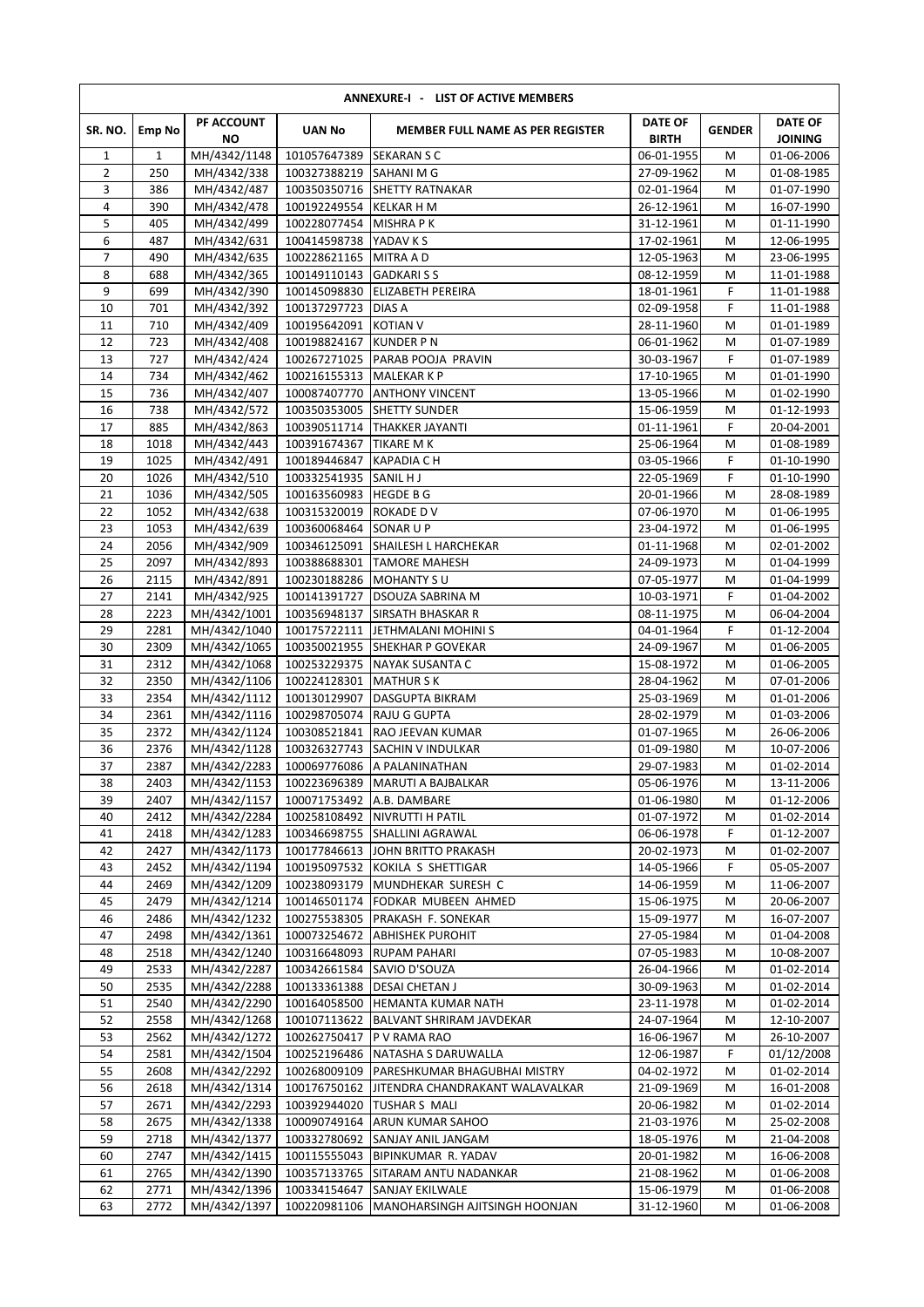| ANNEXURE-I - LIST OF ACTIVE MEMBERS |               |                              |                                           |                                                                                 |                                |               |                                  |  |  |  |  |
|-------------------------------------|---------------|------------------------------|-------------------------------------------|---------------------------------------------------------------------------------|--------------------------------|---------------|----------------------------------|--|--|--|--|
| SR. NO.                             | <b>Emp No</b> | PF ACCOUNT<br>ΝO             | <b>UAN No</b>                             | <b>MEMBER FULL NAME AS PER REGISTER</b>                                         | <b>DATE OF</b><br><b>BIRTH</b> | <b>GENDER</b> | <b>DATE OF</b><br><b>JOINING</b> |  |  |  |  |
| 64                                  | 2773          | MH/4342/1398                 | 100371106892                              | <b>SUNIL PUNDLIK DHURI</b>                                                      | 03-03-1963                     | M             | 01-06-2008                       |  |  |  |  |
| 65<br>66                            | 2774<br>2788  | MH/4342/1399<br>MH/4342/1433 | 100082531317                              | 100106843485 BALKRISHNA VISHNU PAWAR<br><b>ANAND SUNDARAJAN</b>                 | 01-01-1963<br>03-08-1977       | M<br>M        | 01-06-2008<br>02-07-2008         |  |  |  |  |
| 67                                  | 2792          | MH/4342/1436                 |                                           | 100397738826 V. RENGARAJAN                                                      | 05-11-1973                     | M             | 04-07-2008                       |  |  |  |  |
| 68                                  | 2798          | MH/4342/1440                 |                                           | 100087703608 ANUJ KUMAR VASISTH                                                 | 05-07-1977                     | M             | 11-07-2008                       |  |  |  |  |
| 69                                  | 2806          | MH/4342/1442                 | 100079784365                              | <b>AMIR BAIG</b>                                                                | 15-04-1978                     | M             | 15-07-2008                       |  |  |  |  |
| 70                                  | 2819          | MH/4342/1431                 | 100108518077                              | <b>BASAVARAJ C MADIWAL</b>                                                      | 01-08-1962                     | M             | 01-07-2008                       |  |  |  |  |
| 71                                  | 2824          | MH/4342/1451                 | 100294700144                              | RAJENDRA MATRU PAL                                                              | 07/08/1972                     | M             | 01/08/2008                       |  |  |  |  |
| 72                                  | 2836          | MH/4342/1458                 | 100415650637                              | YOGENDRANATH CHATURVEDI                                                         | 01/08/1964                     | M             | 07/08/2008                       |  |  |  |  |
| 73                                  | 2861          | MH/4342/1476                 |                                           | 100387049414 T. GUNASEKARAN                                                     | 05/03/1966                     | M             | 05/09/2008                       |  |  |  |  |
| 74                                  | 2867          | MH/4342/1479                 |                                           | 100365724409 SUDHANGSU KUMAR SINGHA                                             | 03-03-1960                     | М             | 01/09/2008                       |  |  |  |  |
| 75<br>76                            | 2868<br>2876  | MH/4342/1480<br>MH/4342/1485 |                                           | 100365235306 SUDARSHAN NASKAR<br>100254239440 NEHA CHANDRASHEKHAR KATE          | 03-03-1967<br>08/12/1966       | M<br>F        | 01/09/2008<br>13/10/2008         |  |  |  |  |
| 77                                  | 2893          | MH/4342/1499                 |                                           | 100203380815  LALCHANDRA M YADAV                                                | 01/05/1976                     | М             | 12/11/2008                       |  |  |  |  |
| 78                                  | 2898          | MH/4342/1502                 |                                           | 100083233852 ANDHUR VIJAYKUMAR NAIR                                             | 13-04-1961                     | М             | 19/11/2008                       |  |  |  |  |
| 79                                  | 2914          | MH/4342/2296                 | 100298955404 RAJU P JOSE                  |                                                                                 | 18-06-1981                     | М             | 01-02-2014                       |  |  |  |  |
| 80                                  | 2980          | MH/4342/2298                 |                                           | 100279691182 PRAVIN H MAJALKAR                                                  | 02-07-1979                     | M             | 01-02-2014                       |  |  |  |  |
| 81                                  | 3000          | MH/4342/1583                 |                                           | 100359762933 SOMNATH RANJIT NATH                                                | 23/02/1967                     | M             | 20/07/2009                       |  |  |  |  |
| 82                                  | 3052          | MH/4342/1642                 |                                           | 100111005956 BHARAT SHIVNANDAN DIGHE                                            | 05/08/1958                     | M             | 12/10/2009                       |  |  |  |  |
| 83                                  | 3112          | MH/4342/1684                 | 100084976661                              | ANILKUMAR SUNASAGADA                                                            | 15/06/1980                     | M             | 28/11/2009                       |  |  |  |  |
| 84                                  | 3133          | MH/4342/1701                 | 100271188521                              | PERIASAMY NALLAYAN                                                              | 19/04/1977                     | M             | 23/12/2009                       |  |  |  |  |
| 85                                  | 3174          | MH/4342/1740                 | 100075525702 AJAY RIYAT                   |                                                                                 | 11/04/1982                     | М             | 05/03/2010                       |  |  |  |  |
| 86                                  | 3252          | MH/4342/2305                 |                                           | 100024869672 SAHADEV KESHAVRAO PATIL                                            | 02-11-1985                     | M             | 01-02-2014                       |  |  |  |  |
| 87                                  | 3266          | MH/4342/1786                 | 100364443707 SUBHRA PAUL                  |                                                                                 | 13/10/1969                     | M             | 26/07/2010                       |  |  |  |  |
| 88                                  | 3338          | MH/4342/1844                 |                                           | 100164209356 HEMENDRA PANCHAL                                                   | 19-04-1975                     | M             | 15-12-2010                       |  |  |  |  |
| 89                                  | 3345          | MH/4342/1851                 | 100073105710                              | <b>ABHISHEK INANI</b>                                                           | 30-12-1985                     | M             | 30-12-2010                       |  |  |  |  |
| 90<br>91                            | 3422<br>3425  | MH/4342/1906<br>MH/4342/2309 | 100013939266 RAJESH SHIVNE                | 100290602014 RAGHUVEER RATHOD                                                   | 01-06-1985<br>24-06-1973       | M<br>M        | 28-03-2011<br>01-02-2014         |  |  |  |  |
| 92                                  | 3429          | MH/4342/2310                 | 100048167907                              | <b>VINAYAK MUNDHE</b>                                                           | 19-11-1982                     | M             | 01-02-2014                       |  |  |  |  |
| 93                                  | 3432          | MH/4342/1910                 | 100360878089                              | <b>SOUMITRA KOLAY</b>                                                           | 05-02-1980                     | M             | 31-03-2011                       |  |  |  |  |
| 94                                  | 3473          | MH/4342/1932                 | 100407620662                              | <b>VINESH LALPURIA</b>                                                          | 05-06-1983                     | M             | 12-05-2011                       |  |  |  |  |
| 95                                  | 3568          | MH/4342/2001                 | 100367258345                              | <b>SUJOY SARKAR</b>                                                             | 18-10-1981                     | M             | 01-11-2011                       |  |  |  |  |
| 96                                  | 3583          | MH/4342/2024                 | 100387387551                              | <b>T. SRINIVASAN</b>                                                            | 25-05-1969                     | M             | 29-11-2011                       |  |  |  |  |
| 97                                  | 3599          | MH/4342/2035                 | 100394298707                              | <b>UDDAY JASHPAL SINGH</b>                                                      | 02-07-1980                     | M             | 19-12-2011                       |  |  |  |  |
| 98                                  | 3635          | MH/4342/2061                 | 100389543181                              | TARANATH K. SUVARNA                                                             | 21-07-1963                     | M             | 19-01-2012                       |  |  |  |  |
| 99                                  | 3701          | MH/4342/2102                 | 100169756682                              | JADUMANI MAHANTA                                                                | 30-03-1975                     | M             | 02-03-2012                       |  |  |  |  |
| 100                                 | 3710          | MH/4342/2121                 | 100268632166                              | <b>PARSURAM NATH</b>                                                            | 12-07-1990                     | M             | 01-04-2012                       |  |  |  |  |
| 101                                 | 3717          | MH/4342/2142                 |                                           | 100407849964   VINOD BABURAO PATIL                                              | 20-07-1977                     | M             | 05-04-2012                       |  |  |  |  |
| 102                                 | 3722          | MH/4342/2126                 |                                           | 100078254004 ALOK MOHANTY                                                       | 03-06-1983                     | М             | 01-04-2012                       |  |  |  |  |
| 103<br>104                          | 3725<br>3740  | MH/4342/2128<br>MH/4342/2156 | 100140179137<br>100253339623 NAYNA SHETTY | <b>DIPANKAR URAO</b>                                                            | 08-05-1990<br>03-02-1961       | м<br>F        | 01-04-2012<br>30-04-2012         |  |  |  |  |
| 105                                 | 3766          | MH/4342/2174                 | 100287455597                              | R. SUMATHI                                                                      | 12-04-1970                     | F.            | 18-06-2012                       |  |  |  |  |
| 106                                 | 3782          | MH/4342/2196                 |                                           | 100133765600 DEVANG VIJAY OZA                                                   | 16-06-1990                     | M             | 01-02-2013                       |  |  |  |  |
| 107                                 | 3786          | MH/4342/2188                 | 100106242221                              | <b>BALARAM SANATAN PAKAL</b>                                                    | 23-04-1987                     | M             | 01-11-2012                       |  |  |  |  |
| 108                                 | 3804          | MH/4342/2212                 |                                           | 100355967610 SIDDHARTH DHOLE                                                    | 14-05-1981                     | М             | 21-03-2013                       |  |  |  |  |
| 109                                 | 3881          | MH/4342/2282                 | 100030330690                              | KUMAR ABHISHEK                                                                  | 28-12-1988                     | M             | 27-01-2014                       |  |  |  |  |
| 110                                 | 3908          | MH/4342/2358                 | 100683297476                              | VENKATESAN BALAMURUGAN                                                          | 22-02-1982                     | M             | 19-05-2014                       |  |  |  |  |
| 111                                 | 3915          | MH/4342/2348                 | 100683049808                              | <b>BRAJA KISHORE DAS</b>                                                        | 11-01-1988                     | M             | 01-04-2014                       |  |  |  |  |
| 112                                 | 3920          | MH/4342/2368                 | 100683290341                              | <b>DEEPAK VASUDEO THAKURDESAI</b>                                               | 01-10-1960                     | М             | 16-06-2014                       |  |  |  |  |
| 113                                 | 3930          | MH/4342/2426                 | 100886119608                              | <b>PRAKASH GANESAN KUMAR</b>                                                    | 16-08-1992                     | M             | 01-07-2015                       |  |  |  |  |
| 114                                 | 3933          | MH/4342/2448                 | 100905174765                              | <b>NISHANT ARUNAN</b>                                                           | 30-09-1989                     | м             | 01-11-2015                       |  |  |  |  |
| 115                                 | 3969          | MH/4342/2470                 | 100896613742                              | <b>VIKRANT VILAS PADWAL</b>                                                     | 30-07-1992                     | M             | 01-03-2016<br>04-06-2015         |  |  |  |  |
| 116<br>117                          | 3976<br>3983  | MH/4342/2421<br>MH/4342/2430 |                                           | 100903648394   MANISH SURESH THOMBRE<br>100889330234 SHRIKANT MAHESHWAR MOHANTY | 17-08-1991<br>15-03-1979       | М<br>М        | 01-07-2015                       |  |  |  |  |
| 118                                 | 3985          | MH/4342/2433                 |                                           | 100886783495   RASHMI HARISHACHANDRA PATIL                                      | 25-03-1989                     | M             | 17-07-2015                       |  |  |  |  |
| 119                                 | 3991          | MH/4342/2440                 | 100895184854 KISHOR SIKDAR                |                                                                                 | 05-06-1990                     | М             | 01-09-2015                       |  |  |  |  |
| 120                                 | 3994          | MH/4342/2490                 | 101057647605                              | <b>PRAVESH DIVAKER SHETTY</b>                                                   | 25-03-1988                     | M             | 01-10-2016                       |  |  |  |  |
| 121                                 | 4001          | MH/4342/2460                 |                                           | 100890634514 SHANKAR NARAYAN GOPNE                                              | 08-01-1977                     | M             | 01-01-2016                       |  |  |  |  |
| 122                                 | 4002          | MH/4342/2467                 | 100903183432                              | <b>M ANTHONYRAJ</b>                                                             | 25-04-1970                     | M             | 10-02-2016                       |  |  |  |  |
| 123                                 | 4009          | MH/4342/2472                 | 100887415657                              | <b>ASHOK KUMAR PAL</b>                                                          | 07-07-1979                     | М             | 01-03-2016                       |  |  |  |  |
| 124                                 | 4012          | MH/4342/2475                 |                                           | 100891878340 T. ARIYANAYAGAM                                                    | 30-04-1980                     | M             | 28-03-2016                       |  |  |  |  |
| 125                                 | 4015          | MH/4342/2479                 | 100960908374                              | MANASI YOGESH SARANG                                                            | 07-05-1987                     | F.            | 03-05-2016                       |  |  |  |  |
| 126                                 | 4021          | MH/4342/2484                 | 101057647633                              | SWAPNIL PRABHAKAR KOYANDE                                                       | 19-01-1986                     | М             | 01-07-2016                       |  |  |  |  |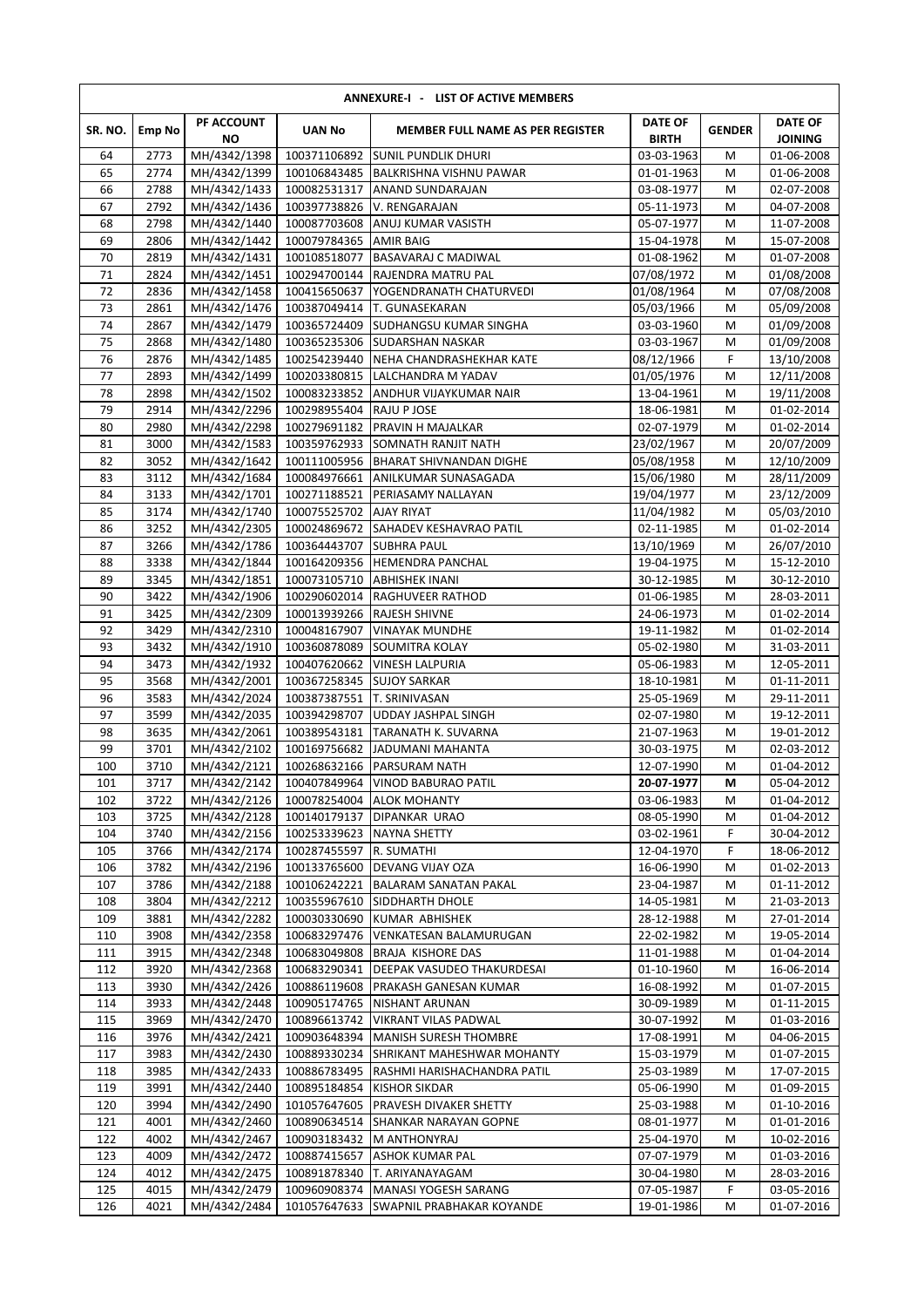| ANNEXURE-I - LIST OF ACTIVE MEMBERS |               |                         |                            |                                         |                                |               |                                  |  |  |  |  |  |
|-------------------------------------|---------------|-------------------------|----------------------------|-----------------------------------------|--------------------------------|---------------|----------------------------------|--|--|--|--|--|
| SR. NO.                             | <b>Emp No</b> | PF ACCOUNT<br><b>NO</b> | <b>UAN No</b>              | <b>MEMBER FULL NAME AS PER REGISTER</b> | <b>DATE OF</b><br><b>BIRTH</b> | <b>GENDER</b> | <b>DATE OF</b><br><b>JOINING</b> |  |  |  |  |  |
| 127                                 | 4025          | MH/4342/2488            | 100960908405               | PRAKASH HAR RAM                         | 15-11-1979                     | M             | 01-08-2016                       |  |  |  |  |  |
| 128                                 | 4026          | MH/4342/2489            | 101057647646 RAGHU TC      |                                         | 17-04-1970                     | M             | 06-09-2016                       |  |  |  |  |  |
| 129                                 | 4028          | MH/4342/2491            | 101057647651               | <b>DHANANJAY KUMAR PANDEY</b>           | 31-03-1989                     | M             | 02-12-2016                       |  |  |  |  |  |
| 130                                 | 4029          | MH/4342/2511            | 101239160159 RAKSHIT PATEL |                                         | 19-06-1994                     | M             | 01-12-2017                       |  |  |  |  |  |
| 131                                 | 4032          | MH/4342/2493            | 101057647680               | <b>TRILOCHAN NATH DUBEY</b>             | 17-10-1987                     | M             | 22-12-2016                       |  |  |  |  |  |
| 132                                 | 4033          | MH/4342/2494            | 101057647698               | SANJAY KUMAR DHAR                       | 13-05-1980                     | M             | 24-12-2016                       |  |  |  |  |  |
| 133                                 | 4034          | MH/4342/2495            | 101057647667               | K. S. ARAVIND                           | 20-03-1964                     | M             | 27-12-2016                       |  |  |  |  |  |
| 134                                 | 4037          | MH/4342/2510            | 101224076116 NEHA SURVE    |                                         | 06-11-1992                     | F             | 01-11-2017                       |  |  |  |  |  |
| 135                                 | 4038          | MH/4342/2499            |                            | 101129386431 BHAVYA KRISHNAKANT TRIVEDI | 02-12-1990                     | M             | 15-05-2017                       |  |  |  |  |  |
| 136                                 | 4040          | MH/4342/2500            |                            | 101129386420 AMOL DATTARAM CHANDIVADE   | 05-08-1992                     | M             | 19-05-2017                       |  |  |  |  |  |
| 137                                 | 4041          | MH/4342/2501            | 101190334591               | <b>BISHWANATH AMULYA NAYAK</b>          | 14-05-1989                     | M             | 06-06-2017                       |  |  |  |  |  |
| 138                                 | 4042          | MH/4342/2502            | 101190328972               | SURAJI SOUMENDRA DAS                    | 02-02-1982                     | M             | 10-06-2017                       |  |  |  |  |  |
| 139                                 | 4044          | MH/4342/2503            | 101191616267               | KALYANA SUNDHARAM E                     | 19-11-1993                     | M             | 26-07-2017                       |  |  |  |  |  |
| 140                                 | 4052          | MH/4342/2505            |                            | 101190334589 P. K. BALASUBRAMANIAN      | 03-02-1977                     | M             | 07-09-2017                       |  |  |  |  |  |
| 141                                 | 4053          | MH/4342/2506            | 100339832759               | <b>TIRUMALA SASANAPURI</b>              | 07-07-1989                     | M             | 18-09-2017                       |  |  |  |  |  |
| 142                                 | 4054          | MH/4342/2507            | 100114185497               | <b>BIJENDRA A RAJ</b>                   | 13-04-1984                     | M             | 25-09-2017                       |  |  |  |  |  |
| 143                                 | 4055          | MH/4342/2509            | 101211378925               | SHRAWAN KUMAR SHARMA                    | 07-07-1992                     | M             | 01-10-2017                       |  |  |  |  |  |
| 144                                 | 4056          | MH/4342/2512            | 101269533389               | SANJAY JAY KRISHNA THAKUR               | 07-07-1975                     | M             | 01-01-2018                       |  |  |  |  |  |
| 145                                 | 4057          | MH/4342/2514            |                            | SIDDHARAJ SINGH MAHESH KUMAR THAKUR     | 01-01-1986                     | M             | 13-02-2018                       |  |  |  |  |  |
| 146                                 | 80061         | MH/4342/2327            |                            | 100255581747 NILESH P PEREIRA           | 09-01-1976                     | M             | 01-02-2014                       |  |  |  |  |  |
| 147                                 | 80066         | MH/4342/2328            |                            | 100281088128 PRITAM R AMLE              | 30-09-1971                     | M             | 01-02-2014                       |  |  |  |  |  |
| 148                                 | 80089         | MH/4342/1809            | 100094605369               | <b>ASHRAF TAJ AHMED</b>                 | 19-03-1984                     | M             | 01-09-2010                       |  |  |  |  |  |
| 149                                 | 80090         | MH/4342/1810            | 100353382288               | <b>SHREE RAM</b>                        | 16-06-1976                     | M             | 01-09-2010                       |  |  |  |  |  |
| 150                                 | 80102         | MH/4342/1607            | 100307551071               | RANJAN KUMAR PATNAIK                    | 07/07/1982                     | M             | 01/08/2009                       |  |  |  |  |  |
| 151                                 | 80103         | MH/4342/2441            |                            | SUBHASH CHANDRA MISHRA                  | 01-06-1980                     | M             | 01-09-2015                       |  |  |  |  |  |
| 152                                 | 80106         | MH/4342/1608            | 100125375168               | <b>CHHOTE LAL PRASAD</b>                | 06/03/1973                     | M             | 01/08/2009                       |  |  |  |  |  |
| 153                                 | 80118         | MH/4342/1400            | 100337497908               | <b>SANTOSH SHETTY</b>                   | 26-07-1968                     | M             | 01-06-2008                       |  |  |  |  |  |
| 154                                 | 80128         | MH/4342/1516            | 100203811133               | LALITHA UDAIKRISHNAN                    | 12/06/1969                     | F             | 01/12/2008                       |  |  |  |  |  |
| 155                                 | 80130         | MH/4342/1813            |                            | 100290525883 RAGHUNATH SAHOO            | 11-03-1975                     | M             | 01-09-2010                       |  |  |  |  |  |
| 156                                 | 80188         | MH/4342/1814            |                            | 100254841227 NIGAMANAND MISHRA          | 16-02-1983                     | M             | 01-09-2010                       |  |  |  |  |  |
| 157                                 | 80191         | MH/4342/2449            | 100907284175               | <b>RAMESH KHARWAR</b>                   | 03-07-1970                     | M             | 01-11-2015                       |  |  |  |  |  |
| 158                                 | 80220         | MH/4342/2226            | 100275019896               | PRADIPTA KUMAR SETHY                    | 15-07-1981                     | M             | 01-06-2013                       |  |  |  |  |  |
| 159                                 | 80226         | MH/4342/1816            | 100122444325               | <b>CHANDAN SAMANTA</b>                  | 18-07-1982                     | M             | 01-09-2010                       |  |  |  |  |  |
| 160                                 | 80248         | MH/4342/2009            |                            | 100386995098 T. BRAMHANANDA REDDY       | 10-07-1980                     | M             | 01-11-2011                       |  |  |  |  |  |
| 161                                 | 80329         | MH/4342/2442            |                            | 100896054724 SK. NAJIR HOSSAIN          | 07-12-1990                     | M             | 01-09-2015                       |  |  |  |  |  |
| 162                                 | 80347         | MH/4342/2416            | 100897137694               | <b>ABHIJEET GOPAL PUROHIT</b>           | 12-09-1985                     | M             | 01-04-2015                       |  |  |  |  |  |
| 163                                 | 80353         | MH/4342/2350            | 100682938417               | <b>ALAKESH MAITY</b>                    | 05-01-1977                     | M             | 01-05-2014                       |  |  |  |  |  |
| 164                                 | 80369         | MH/4342/2387            | 100683008307               | <b>SAMIR PANCHANAN MISTRY</b>           | 09-08-1985                     | M             | 01-10-2014                       |  |  |  |  |  |
| 165                                 | 80372         | MH/4342/2450            | 100897223519               | <b>ADITYA SINGH</b>                     | 11-07-1984                     | M             | 01-11-2015                       |  |  |  |  |  |
| 166                                 | 80386         | MH/4342/2408            | 100682762868 BABLU MAITY   |                                         | 18-05-1970                     | M             | 01-02-2015                       |  |  |  |  |  |
| 167                                 | 80406         | MH/4342/2452            | 100906568692               | <b>RABISHANKAR GAYEN</b>                | 28-03-1993                     | M             | 01-11-2015                       |  |  |  |  |  |
| 168                                 | 80420         | MH/4342/2513            |                            | 101269533391 JAGANNATH SUTAR            | 04-06-1990                     | M             | 01-01-2018                       |  |  |  |  |  |
| 169                                 | 80430         | MH/4342/2508            |                            | 101211378939 ASHUTOSH SRIVASTAVA        | 12-08-1987                     | M             | 01-10-2017                       |  |  |  |  |  |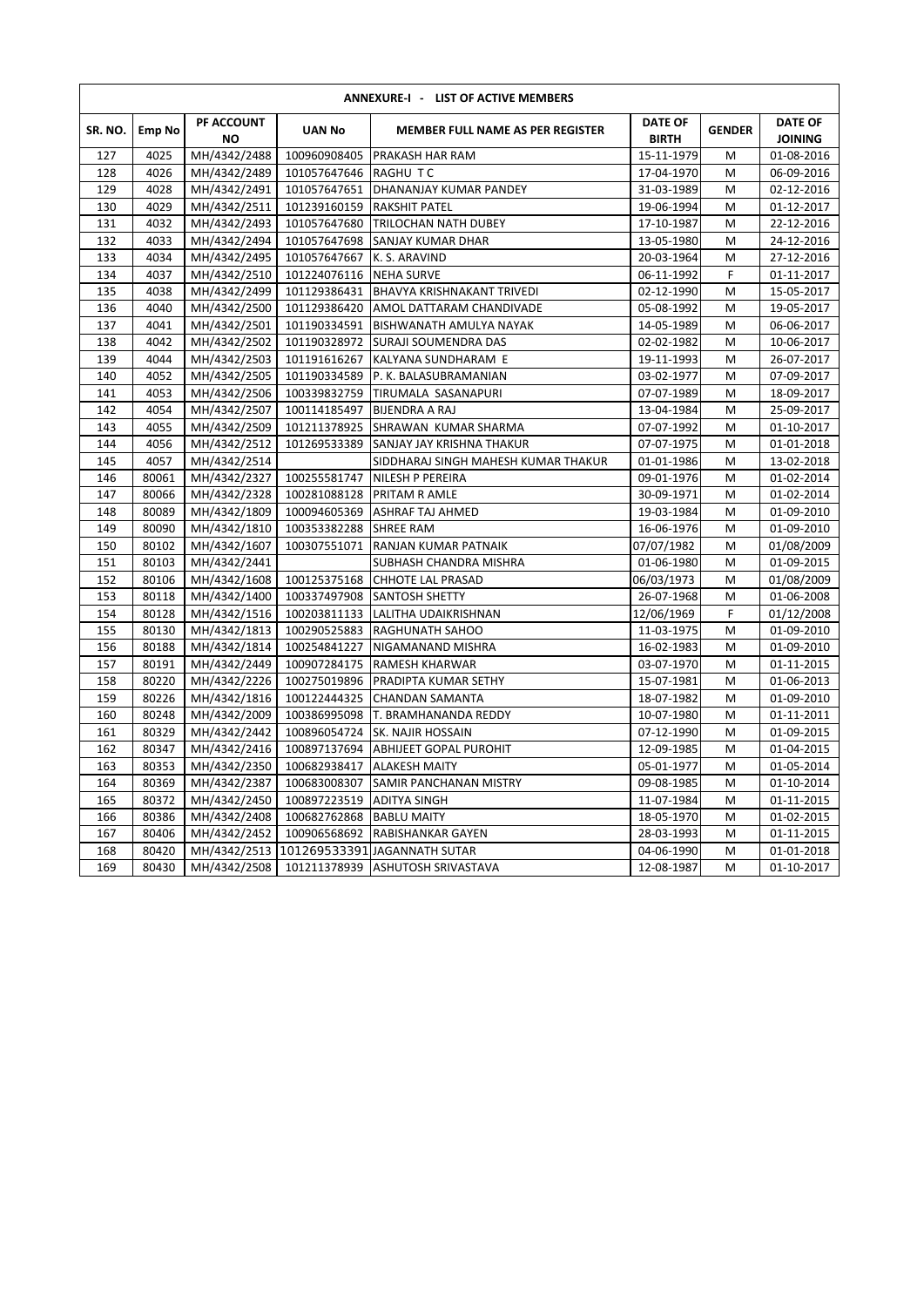|                | <b>EMPLOYEE</b> |                            |               |                                           | DATE OF      |               | DATE OF                  |
|----------------|-----------------|----------------------------|---------------|-------------------------------------------|--------------|---------------|--------------------------|
| SR. NO.        | NO              | PF ACCOUNT NO              | <b>UAN NO</b> | MEMBER FULL NAME AS PER REGISTER          | <b>BIRTH</b> | <b>GENDER</b> | <b>JOINING</b>           |
| 1              | $\overline{2}$  | MH/4342/1623               |               | E. SUNIL REDDY                            | 21-07-1961   | M             | 01-04-2009               |
| $\overline{2}$ | 18              | MH/4342/747                |               | <b>KONNUR N M</b>                         | 18-09-1958   | M             | 22-10-1996               |
| 3              | 33              | MH/4342/728                |               | AHIRE B S                                 | 05-09-1959   | М             | 12-08-1996               |
| 4              | 101             | MH/4342/707                |               | PANCHOLI S B                              |              |               | 01-03-1996               |
| 5              | 128             | MH/4342/750                |               | RAJASEKARAN V                             |              |               | 08-11-1996               |
| 6<br>7         | 308<br>321      | MH/4342/668                |               | DESHMUKH A A<br><b>SHENOY S Y</b>         |              |               | 15-01-1996<br>13-11-1995 |
| 8              | 323             | MH/4342/674<br>MH/4342/675 |               | <b>HARDIKAR G Y</b>                       |              |               | 23-11-1995               |
| 9              | 333             | MH/4342/695                |               | NAGARAJ H M                               |              |               | 01-02-1996               |
| 10             | 372             | MH/4342/696                |               | SHIVAYOGI K S N                           |              |               | 01-02-1996               |
| 11             | 423             | MH/4342/685                |               | CHABBI P V                                |              |               | 21-12-1995               |
| 12             | 432             | MH/4342/739                |               | RAI V K                                   |              |               | 26-12-1995               |
| 13             | 453             | MH/4342/590                |               | <b>WAGHARE M R</b>                        |              |               | 01-11-1994               |
| 14             | 469             | MH/4342/607                |               | RAMAKRISHNAN UMA                          |              |               | 00-01-1900               |
| 15             | 476             |                            |               | <b>AWALKAR C A</b>                        |              |               | 00-01-1900               |
| 16             | 477             |                            |               | <b>SUKUMARAN V K</b>                      |              |               | 03-04-1995               |
| 17             | 483             | MH/4342/628                |               | <b>KAPOOR A</b>                           |              |               | 01-06-1995               |
| 18             | 492             | MH/4342/645                |               | <b>BHADRAKSHAN V</b>                      |              |               | 04-07-1995               |
| 19             | 511             | MH/4342/701                |               | <b>WARRIER V G KRISHNAN</b>               |              |               | 01-03-1996               |
| 20             | 803             | MH/4342/754                |               | JANARDHANARAO K B                         |              |               | 20-01-1997               |
| 21             | 809             |                            |               | MALLIKARJUNA M R                          |              |               |                          |
| 22             | 816             |                            |               | DHOOT A S                                 |              |               |                          |
| 23             | 825             |                            |               | HOODA P K                                 |              |               |                          |
| 24             | 827             |                            |               | <b>SHAH J P</b>                           |              |               |                          |
| 25<br>26       | 838<br>848      |                            |               | <b>MAINKAR RV</b><br><b>SUDHIR A N</b>    |              |               |                          |
| 27             | 857             |                            |               | SANTHARAM BAITARU                         |              |               |                          |
| 28             | 862             |                            |               | <b>B. RAMAKRISHNA RAJU</b>                |              |               |                          |
| 29             | 869             |                            |               | MARUTHI KUMAR C                           |              |               |                          |
| 30             | 894             |                            |               | <b>CHANDRAN M K</b>                       |              |               |                          |
| 31             | 2000            |                            |               | IYER GANESH A                             |              |               |                          |
| 32             | 2004            |                            |               | <b>SUNITA DEV</b>                         |              |               |                          |
| 33             | 2013            |                            |               | <b>ABHAY GOEL</b>                         |              |               |                          |
| 34             | 2015            |                            |               | KARANDIKAR A A                            |              |               |                          |
| 35             | 2022            |                            |               | SHARMA VINOD                              |              |               |                          |
| 36             | 2023            |                            |               | CHAKRADEO O M                             |              |               |                          |
| 37             | 2041            | MH/4342/887                |               | V MHOL YAOL                               | 03-04-1967   | M             | 10-08-2001               |
| 38             | 2069            |                            |               | PATIL AVINASH V                           |              |               |                          |
| 39             | 2076            |                            |               | JIDISH POOVADAN                           |              |               |                          |
| 40             | 2129            |                            |               | DABHOLE S K                               |              |               |                          |
| 41             | 2130            |                            |               | ANAND R H                                 |              |               |                          |
| 42             | 2133            |                            |               | <b>GORIAWALLA TY</b>                      |              |               |                          |
| 43             | 2147            |                            |               | <b>IST DEO SINGH</b>                      |              |               |                          |
| 44             | 2155            |                            |               | <b>RAHUL KUMAR</b>                        |              |               |                          |
| 45<br>46       | 2162<br>2165    |                            |               | <b>DIXIT VISHAL</b><br><b>DEBASIS DAS</b> |              |               |                          |
| 47             | 2183            |                            |               | AMITA A SAWANT                            |              |               |                          |
| 48             | 2184            |                            |               | <b>M.THOMAS FRANCIS</b>                   |              |               |                          |
| 49             | 2190            |                            |               | ABHYANKAR MANGESH V                       |              |               |                          |
| 50             | 2197            |                            |               | PATNAIK AMIT S                            |              |               |                          |
| 51             | 2200            |                            |               | KOTHAT RAJIV P                            |              |               |                          |
| 52             | 2207            |                            |               | <b>GHOSH UTPAL</b>                        |              |               |                          |
| 53             | 2212            |                            |               | ABDUL AHAD                                |              |               |                          |
| 54             | 2213            | MH/4342/993                |               | DESAI VIJAY S                             | 23-06-1964   | M             | 22-01-2004               |
| 55             | 2219            |                            |               | DONTULA MANOHAR S                         |              |               |                          |
| 56             | 2243            |                            |               | DEEPTHI PRAKASH                           |              |               |                          |
| 57             | 2244            |                            |               | <b>BHARGAVA ABHISHEK</b>                  |              |               |                          |
| 58             | 2249            |                            |               | NADGIR ARVIND C                           |              |               |                          |
| 59             | 2255            |                            |               | RANE SHREYAS P                            |              |               |                          |
| 60             | 2259            |                            |               | <b>SWARUP MONDAL</b>                      |              |               |                          |
| 61             | 2260            |                            |               | <b>GOBINDA BARMAN</b>                     |              |               |                          |
| 62             | 2268            |                            |               | SRINIVAS V                                |              |               |                          |
| 63             | 2277            |                            |               | <b>MANEESH BHARTI</b>                     |              |               |                          |
|                |                 |                            |               |                                           |              |               |                          |
| 64<br>65       | 2278<br>2285    |                            |               | DATYE SHANTANU R<br>MANISH CHATURVEDI     |              |               |                          |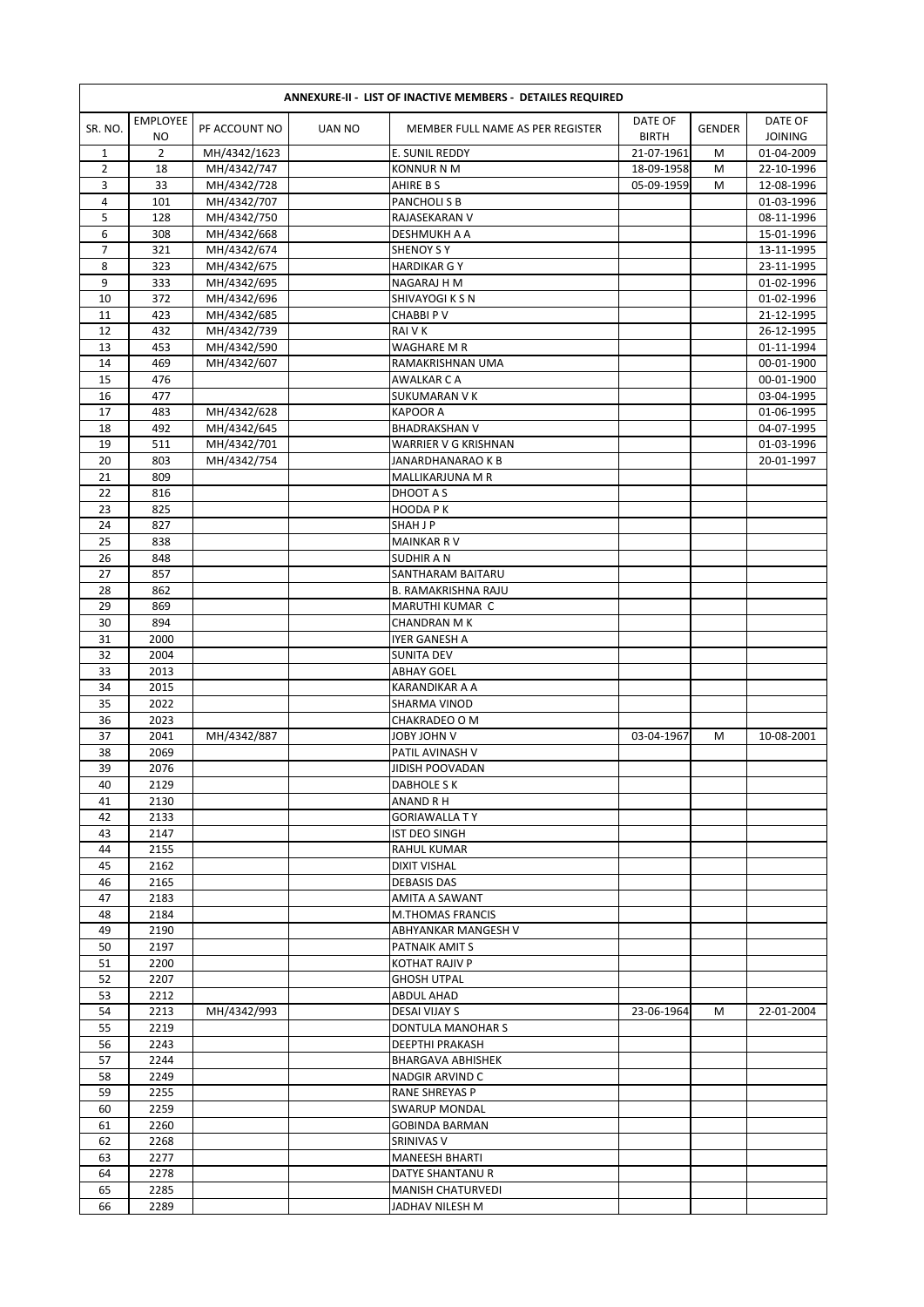| <b>ANNEXURE-II - LIST OF INACTIVE MEMBERS - DETAILES REQUIRED</b> |                        |                              |              |                                         |                          |               |                           |  |  |  |
|-------------------------------------------------------------------|------------------------|------------------------------|--------------|-----------------------------------------|--------------------------|---------------|---------------------------|--|--|--|
| SR. NO.                                                           | <b>EMPLOYEE</b><br>NO. | PF ACCOUNT NO                | UAN NO       | MEMBER FULL NAME AS PER REGISTER        | DATE OF<br><b>BIRTH</b>  | <b>GENDER</b> | DATE OF<br><b>JOINING</b> |  |  |  |
| 67                                                                | 2293                   |                              |              | <b>MOHANTY N R</b>                      |                          |               |                           |  |  |  |
| 68                                                                | 2294                   |                              |              | SHAIKH MOHAMED D                        |                          |               |                           |  |  |  |
| 69                                                                | 2301                   |                              |              | <b>DIXIT SUNIL N</b>                    |                          |               |                           |  |  |  |
| 70                                                                | 2303                   |                              |              | <b>RISHI P S GAMBHIR</b>                |                          |               |                           |  |  |  |
| 71                                                                | 2308                   |                              |              | SUHAS BARAKU BADHE                      |                          |               |                           |  |  |  |
| 72                                                                | 2310                   |                              |              | RAMNIK H S BHURJI                       |                          |               |                           |  |  |  |
| 73<br>74                                                          | 2317<br>2319           |                              |              | <b>SOHAM SEN</b><br>SONA MOHANTY        |                          |               |                           |  |  |  |
| 75                                                                | 2320                   |                              |              | G. JANARDHANA RAO                       |                          |               |                           |  |  |  |
| 76                                                                | 2323                   |                              |              | NARASINGHA MAHARANA                     |                          |               |                           |  |  |  |
| 77                                                                | 2324                   |                              |              | KINGSHOK SEN LASKAR                     |                          |               |                           |  |  |  |
| 78                                                                | 2325                   |                              |              | MOOSA SAJID GANI                        |                          |               |                           |  |  |  |
| 79                                                                | 2328                   |                              |              | AMOL A BAVISKAR                         |                          |               |                           |  |  |  |
| 80                                                                | 2332                   |                              |              | KATARE NARESH KUMAR                     |                          |               |                           |  |  |  |
| 81                                                                | 2333                   |                              |              | K. MADAN MOHAN                          |                          |               |                           |  |  |  |
| 82                                                                | 2335                   |                              |              | R. SENTHIL KUMAR                        |                          |               |                           |  |  |  |
| 83                                                                | 2336                   |                              |              | <b>ANUP RAVINDRAN</b>                   |                          |               |                           |  |  |  |
| 84                                                                | 2338                   |                              |              | <b>RUFES JOHN</b>                       |                          |               |                           |  |  |  |
| 85                                                                | 2339                   |                              |              | HEMANT SADHU SALIAN                     |                          |               |                           |  |  |  |
| 86<br>87                                                          | 2341<br>2342           |                              |              | PATRA SAMBIT<br>SHAH APURVA K           |                          |               |                           |  |  |  |
| 88                                                                | 2343                   |                              |              | <b>NAIK TUSHAR P</b>                    |                          |               |                           |  |  |  |
| 89                                                                | 2345                   |                              |              | SURYANARAYANA J.                        |                          |               |                           |  |  |  |
| 90                                                                | 2346                   |                              |              | KHADE SANGRAM C                         |                          |               |                           |  |  |  |
| 91                                                                | 2348                   |                              |              | LIZBETH T MIRANDA                       |                          |               |                           |  |  |  |
| 92                                                                | 2355                   | MH/4342/1113                 | 100155744670 | <b>GOUTAM BASU</b>                      | 04-03-1980               | M             | 01-02-2006                |  |  |  |
| 93                                                                | 2365                   | MH/4342/1119                 |              | SIBSANKAR ROY                           | 15-06-1979               | M             | 07-04-2006                |  |  |  |
| 94                                                                | 2367                   |                              |              | SANAL KUMAR NAIR                        |                          |               |                           |  |  |  |
| 95                                                                | 2375                   | MH/4342/1357                 |              | SHILADITYA CHAKRAVORTY                  | 11-09-1983               | M             | 01-04-2008                |  |  |  |
| 96                                                                | 2377                   | MH/4342/1129                 | 100164018231 | <b>HEMANT T KAPADIA</b>                 | 06-06-1962               | M             | 18-07-2006                |  |  |  |
| 97                                                                | 2379                   |                              |              | S. PRAKASH                              |                          |               |                           |  |  |  |
| 98                                                                | 2383                   |                              |              | <b>VIPUL T PANCHAL</b>                  |                          |               |                           |  |  |  |
| 99                                                                | 2384                   |                              |              | PREM KUMAR P                            |                          |               |                           |  |  |  |
| 100                                                               | 2386                   |                              |              | C. SENTHIL KUMAR                        |                          |               |                           |  |  |  |
| 101<br>102                                                        | 2392<br>2395           | MH/4342/1140                 |              | AREKAR VIJAYENDRA P<br>PATEL VAISHALI D | 10-10-1980               | М             | 04-09-2006                |  |  |  |
| 103                                                               | 2398                   |                              |              | <b>BHATKAR SURENDRA S</b>               |                          |               |                           |  |  |  |
| 104                                                               | 2402                   |                              |              | SHAH HITESH PREMJI                      |                          |               |                           |  |  |  |
| 105                                                               | 2404                   |                              |              | PATIL MAHENDRA S.                       |                          |               |                           |  |  |  |
| 106                                                               | 2405                   |                              |              | ANIL B. UKARDE                          |                          |               |                           |  |  |  |
| 107                                                               | 2409                   |                              |              | ARJUN P. NAIK                           |                          |               |                           |  |  |  |
| 108                                                               | 2415                   |                              |              | AFTAB J SAYYAD                          |                          |               |                           |  |  |  |
| 109                                                               | 2417                   |                              |              | C. D. SOLANKI                           |                          |               |                           |  |  |  |
| 110                                                               | 2419                   |                              |              | D. JOLLY JOSEPH AROKIARAJ               |                          |               |                           |  |  |  |
| 111                                                               | 2422                   |                              |              | PRASHANT P MANDAPE                      |                          |               |                           |  |  |  |
| 112                                                               | 2423                   | MH/4342/1169                 |              | PRASAD R.JADE                           | 18-05-1979               | M             | 20-01-2007                |  |  |  |
| 113<br>114                                                        | 2429<br>2431           |                              |              | ANANTA SINHA<br>JIGAR NARESHKUMAR MEHTA |                          |               |                           |  |  |  |
| 115                                                               | 2432                   | MH/4342/1176                 |              | CHETAN MADHUKAR VARUNKAR                | 12-02-2007               | М             | 12-02-2007                |  |  |  |
| 116                                                               | 2434                   |                              |              | <b>BABLU MANNA</b>                      |                          |               |                           |  |  |  |
| 117                                                               | 2435                   |                              |              | K.C.HINNADURI                           |                          |               |                           |  |  |  |
| 118                                                               | 2437                   | MH/4342/1181                 |              | SAURABH GANGULI                         | 01-07-1976               | M             | 26-02-2007                |  |  |  |
| 119                                                               | 2439                   | MH/4342/1182                 |              | SAIKAT CHAKRABORTY                      | 28-07-1968               | M             | 28-02-2007                |  |  |  |
| 120                                                               | 2440                   | MH/4342/1184                 |              | VENU GOPAL P V N                        | 01-02-1978               | М             | 20-03-2007                |  |  |  |
| 121                                                               | 2442                   |                              |              | SABUJ KARMAKAR                          |                          |               |                           |  |  |  |
| 122                                                               | 2443                   |                              |              | MOHAMMAD YAKUB                          |                          |               |                           |  |  |  |
| 123                                                               | 2447                   | MH/4342/1190                 |              | L S B RAO                               | 08-06-1973               | M             | 13-04-2007                |  |  |  |
| 124                                                               | 2450                   | MH/4342/1192                 |              | K C SAHOO                               | 02-05-1980               | М             | 01-05-2007                |  |  |  |
| 125                                                               | 2451                   | MH/4342/1193                 |              | SHEKHAR R VARMA                         | 10-11-1978               | M             | 03-05-2007                |  |  |  |
| 126<br>127                                                        | 2455<br>2462           | MH/4342/1197<br>MH/4342/1203 |              | JAYWANTH B SURYAVANSHI<br>AJAY V AGWAN  | 25-07-1973<br>27-07-1963 | M             | 15-05-2007                |  |  |  |
| 128                                                               | 2464                   | MH/4342/1205                 |              | N VENKATARAMAN                          | 25-06-1950               | M<br>М        | 28-05-2007<br>01-06-2007  |  |  |  |
| 129                                                               | 2467                   | MH/4342/1207                 |              | RAVINDRA R BORNARE                      | 16-11-1975               | M             | 05-06-2007                |  |  |  |
| 130                                                               | 2471                   | MH/4342/1210                 |              | PATEL R K                               | 02-12-1953               | M             | 18-06-2007                |  |  |  |
| 131                                                               | 2474                   | MH/4342/1359                 |              | POOJA SHIRODKAR                         | 27-05-1983               | F             | 01-04-2008                |  |  |  |
| 132                                                               | 2477                   | MH/4342/1212                 |              | SRIKANT KUMAR SAHOO                     | 29-03-1979               | M             | 15-06-2007                |  |  |  |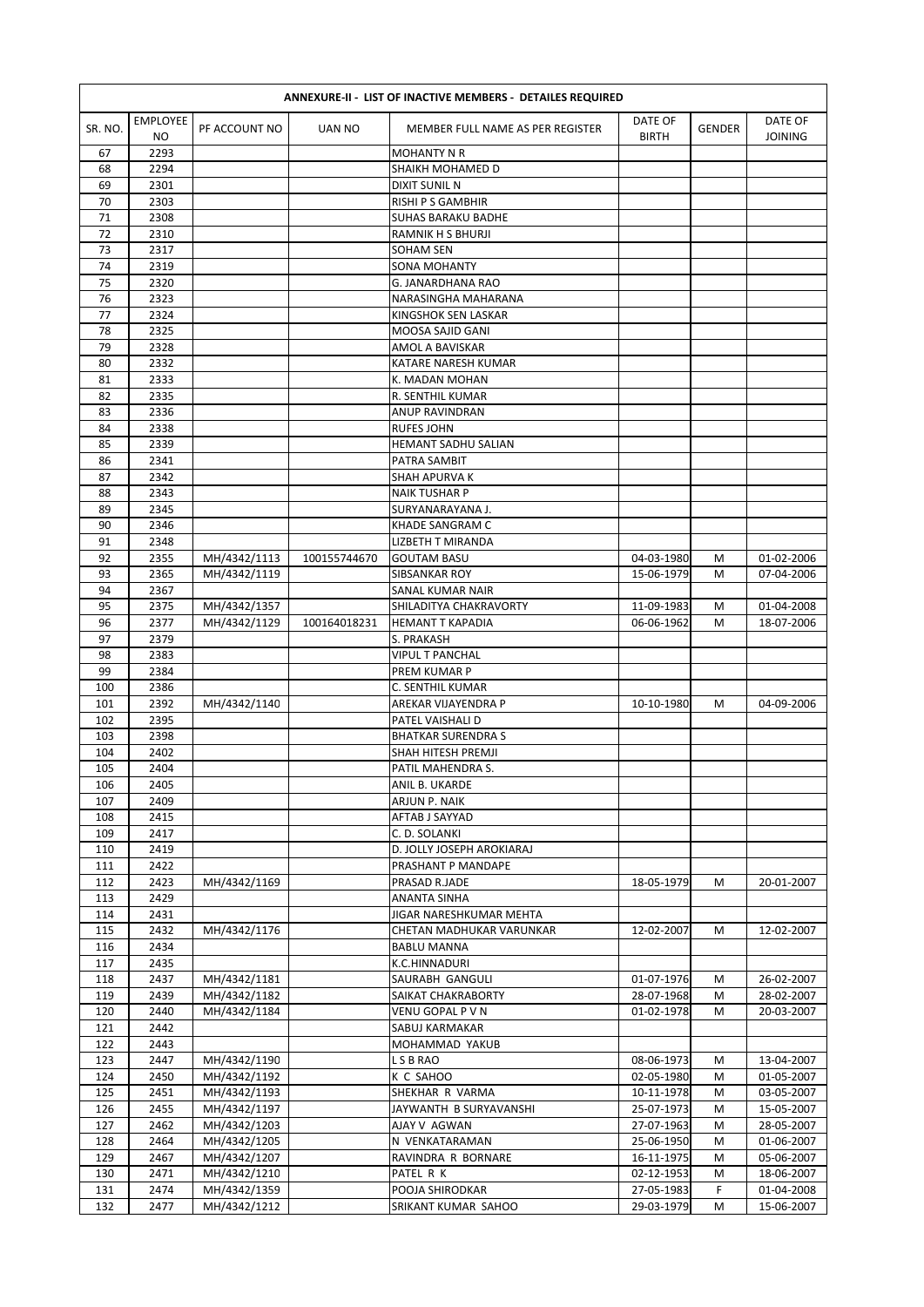|            | <b>ANNEXURE-II - LIST OF INACTIVE MEMBERS - DETAILES REQUIRED</b> |                              |               |                                             |                          |               |                           |  |  |  |  |
|------------|-------------------------------------------------------------------|------------------------------|---------------|---------------------------------------------|--------------------------|---------------|---------------------------|--|--|--|--|
| SR. NO.    | <b>EMPLOYEE</b><br>NO.                                            | PF ACCOUNT NO                | <b>UAN NO</b> | MEMBER FULL NAME AS PER REGISTER            | DATE OF<br><b>BIRTH</b>  | <b>GENDER</b> | DATE OF<br><b>JOINING</b> |  |  |  |  |
| 133        | 2482                                                              | MH/4342/1217                 |               | RAHUL BABAN THOPTE                          | 13-04-1978               | M             | 25-06-2007                |  |  |  |  |
| 134        | 2492                                                              | MH/4342/1219                 |               | <b>SUBRATA GHOSH</b>                        | 01-01-1980               | F             | 09-07-2007                |  |  |  |  |
| 135        | 2494                                                              | MH/4342/1221                 |               | SOURIT HALDER                               | 14-12-1975               | M             | 09-07-2007                |  |  |  |  |
| 136        | 2499                                                              | MH/4342/1225                 |               | SUMAN KUMAR DHAR                            | 20-05-1971               | F             | 16-07-2007                |  |  |  |  |
| 137        | 2500                                                              | MH/4342/1226                 |               | P. ANTONY JELESTIN                          | 23-05-1977               | M             | 17-07-2007                |  |  |  |  |
| 138        | 2501                                                              | MH/4342/1362                 |               | RAMADEVI THOTADA                            | 06-06-1985               | F             | 01-04-2008                |  |  |  |  |
| 139        | 2504                                                              | MH/4342/1228                 |               | <b>SOUMEN GHOSH</b>                         | 27-11-1981               | M             | 23-07-2007                |  |  |  |  |
| 140        | 2507                                                              | MH/4342/1363                 |               | VENKATA SUBRAMANIAM D.                      | 24-06-1986               | M             | 01-04-2008                |  |  |  |  |
| 141        | 2509                                                              | MH/4342/1231                 |               | <b>ARUN DEBNATH</b>                         | 01-01-1980               | M             | 31-07-2007                |  |  |  |  |
| 142        | 2511                                                              | MH/4342/1234                 | 100132765148  | DEEPAK V GAIKWAD                            | 05-04-1983               | M             | 02-08-2007                |  |  |  |  |
| 143        | 2512                                                              | MH/4342/1235                 |               | LOKESH MISHRA                               | 13-02-1979               | M             | 02-08-2007                |  |  |  |  |
| 144        | 2514                                                              | MH/4342/1237                 |               | SOVAN KUMAR CHAKRABORTY                     | 15-01-1970               | M             | 01-08-2007                |  |  |  |  |
| 145        | 2517                                                              | MH/4342/1239                 |               | HASTI SUBRAMANYAM RAJU                      | 15-07-1955               | M             | 13-08-2007                |  |  |  |  |
| 146<br>147 | 2519<br>2521                                                      | MH/4342/1241                 | 100333098070  | SANJAY K KALE                               | 23-01-1969<br>10-12-1970 | M             | 21-08-2007                |  |  |  |  |
|            |                                                                   | MH/4342/1242                 |               | PRAJVAL R VANKHANDE                         |                          | M<br>M        | 01-09-2007<br>01-09-2007  |  |  |  |  |
| 148<br>149 | 2523<br>2524                                                      | MH/4342/1244<br>MH/4342/1245 |               | AFTAB ALAM<br>PRASHANT V TIWARI             | 31-12-1983<br>18-01-1971 | M             | 06-09-2007                |  |  |  |  |
| 150        | 2527                                                              | MH/4342/1248                 |               | DESAI AMITKUMAR PANDITRAO                   | 01-06-1981               | M             | 03-09-2007                |  |  |  |  |
| 151        | 2528                                                              | MH/4342/1249                 |               | JAGADISH PRASAD MISHRA                      | 24-10-1967               | M             | 01-09-2007                |  |  |  |  |
| 152        | 2530                                                              | MH/4342/1251                 |               | SHRUTI JOSHI                                | 05-05-1983               | F             | 10-09-2007                |  |  |  |  |
| 153        | 2531                                                              | MH/4342/1252                 |               | PRAVEEN KUMAR T. S.                         | 28-10-1982               | M             | 10-09-2007                |  |  |  |  |
| 154        | 2536                                                              | MH/4342/1254                 |               | PUSPENDU BISWAS                             | 08-02-1975               | M             | 17-09-2007                |  |  |  |  |
| 155        | 2537                                                              | MH/4342/1255                 |               | M.M.RANADE                                  | 28-08-1964               | M             | 21-09-2007                |  |  |  |  |
| 156        | 2542                                                              | MH/4342/1258                 |               | PRABHAT CHANDRA SINHA                       | 05-01-1956               | M             | 26-09-2007                |  |  |  |  |
| 157        | 2548                                                              | MH/4342/1262                 |               | DIBBENDU RAKSHIT                            | 25-03-1978               | M             | 01-10-2007                |  |  |  |  |
| 158        | 2549                                                              | MH/4342/1263                 | 100080032136  | <b>AMIT CHAKRAVARTY</b>                     | 16-09-1963               | M             | 01-10-2007                |  |  |  |  |
| 159        | 2554                                                              | MH/4342/1265                 |               | SANTOSH ROY                                 | 31-12-1976               | M             | 08-10-2007                |  |  |  |  |
| 160        | 2557                                                              | MH/4342/1267                 |               | <b>KRISHNENDU BISWAS</b>                    | 04-01-1966               | M             | 11-10-2007                |  |  |  |  |
| 161        | 2563                                                              | MH/4342/1273                 |               | ASIT KUMAR KUNDU                            | 16-06-1981               | M             | 01-11-2007                |  |  |  |  |
| 162        | 2566                                                              | MH/4342/1275                 |               | AMITAVA MUKHERJEE                           | 11-12-1963               | M             | 02-11-2007                |  |  |  |  |
| 163        | 2570                                                              | MH/4342/1277                 | 100223743701  | <b>MARUTI S MANJREKAR</b>                   | 05-01-1973               | M             | 12-11-2007                |  |  |  |  |
| 164        | 2571                                                              | MH/4342/1278                 |               | KARDAM DAVE                                 | 14-04-1963               | M             | 14-11-2007                |  |  |  |  |
| 165        | 2575                                                              | MH/4342/1281                 |               | DANDAPANI BEHERA                            | 05-06-1979               | M             | 22-11-2007                |  |  |  |  |
| 166        | 2576                                                              | MH/4342/1282                 |               | DEBKUMAR JANA                               | 13-04-1981               | M             | 15-11-2007                |  |  |  |  |
| 167        | 2579                                                              | MH/4342/1285                 |               | <b>SOUMEN KARAN</b>                         | 05-01-1982               | M             | 26-11-2007                |  |  |  |  |
| 168        | 2580                                                              | MH/4342/2291                 | 100407965988  | <b>VINOD K BAPAT</b>                        | 31-07-1975               | M             | 01-02-2014                |  |  |  |  |
| 169<br>170 | 2585<br>2586                                                      | MH/4342/1287                 |               | MAHADESHWAR KUMAR RAJ<br>SANTOSH J MALAVADE | 08-05-1977               | M<br>M        | 11-12-2007<br>12-12-2007  |  |  |  |  |
| 171        | 2588                                                              | MH/4342/1288<br>MH/4342/1290 |               | RAJESH KUMAR SINGH                          | 24-06-1974<br>30-12-1984 | M             | 12-12-2007                |  |  |  |  |
| 172        | 2589                                                              | MH/4342/1291                 |               | DASHARATH P SUPE                            | 01-06-1971               | M             | 15-12-2007                |  |  |  |  |
| 173        | 2590                                                              | MH/4342/1292                 |               | RAJIV RANJAN                                | 01-03-1974               | М             | 15-12-2007                |  |  |  |  |
| 174        | 2594                                                              | MH/4342/1296                 |               | JAYESH P DEORUKHKAR                         | 06-11-1978               | М             | 20-12-2007                |  |  |  |  |
| 175        | 2595                                                              | MH/4342/1297                 |               | SANKHE K TUKARAM                            | 20-08-1976               | M             | 20-12-2007                |  |  |  |  |
| 176        | 2597                                                              | MH/4342/1299                 |               | <b>BHALKE BHAVANA EKNATH</b>                | 07-10-1981               | М             | 21-12-2007                |  |  |  |  |
| 177        | 2606                                                              | MH/4342/1303                 |               | V. S. AYYAPPAN MAHALINGAM                   | 18-05-1966               | M             | 07-01-2008                |  |  |  |  |
| 178        | 2614                                                              | MH/4342/1310                 |               | SUDHIR MISHRA                               | 09-01-1958               | M             | 16-01-2008                |  |  |  |  |
| 179        | 2620                                                              | MH/4342/1315                 |               | CHETAN VISHWANATH DAFE                      | 01-07-1980               | M             | 16-01-2008                |  |  |  |  |
| 180        | 2622                                                              | MH/4342/1321                 | 100394202508  | UDAYA BHASKARA RAO                          | 05-01-1964               | M             | 05-01-2008                |  |  |  |  |
| 181        | 2623                                                              | MH/4342/1316                 |               | ASIT GAUTAM                                 | 06-02-1982               | M             | 19-01-2008                |  |  |  |  |
| 182        | 2627                                                              | MH/4342/1320                 |               | SHABASISH DAS                               | 08-01-1980               | M             | 08-01-2008                |  |  |  |  |
| 183        | 2629                                                              | MH/4342/1323                 |               | <b>MANJIRI V HARNE</b>                      | 06-06-1975               | F             | 24-01-2008                |  |  |  |  |
| 184        | 2658                                                              | MH/4342/1327                 | 100187098296  | KAMAL KISHORE DUTTA                         | 05-01-1973               | M             | 01-02-2008                |  |  |  |  |
| 185        | 2660                                                              | MH/4342/1328                 |               | SURENDRA SINGH CHARAN                       | 01-07-1959               | M             | 04-02-2008                |  |  |  |  |
| 186        | 2664                                                              | MH/4342/1330                 |               | SANTOSH KUMAR BALIARSINGH                   | 02-01-1979               | M             | 16-02-2008                |  |  |  |  |
| 187        | 2666                                                              | MH/4342/1331                 |               | PRASHANT G. GADE                            | 04-07-1968               | М             | 21-02-2008                |  |  |  |  |
| 188<br>189 | 2667<br>2669                                                      | MH/4342/1332                 |               | PRAFULLA RANJAN                             | 22-07-1964               | M<br>M        | 21-02-2008                |  |  |  |  |
| 190        | 2670                                                              | MH/4342/1333<br>MH/4342/1334 |               | SATYENDRA SINGH<br>T BHAGYARAJ              | 10-06-1972<br>02-04-1981 | M             | 22-02-2008<br>22-02-2008  |  |  |  |  |
| 191        | 2672                                                              | MH/4342/1335                 |               | S. L. NARASIMHAN                            | 31-10-1958               | M             | 25-02-2008                |  |  |  |  |
| 192        | 2679                                                              | MH/4342/1340                 |               | PR. KATHIRAVAN                              | 14-06-1985               | M             | 29-02-2008                |  |  |  |  |
| 193        | 2682                                                              | MH/4342/1341                 |               | N. RAJA                                     | 30-08-1961               | M             | 01-03-2008                |  |  |  |  |
| 194        | 2684                                                              | MH/4342/1346                 |               | PRADIPTA KUMAR BISWAL                       | 05-06-1966               | M             | 10-03-2008                |  |  |  |  |
| 195        | 2687                                                              | MH/4342/1343                 |               | <b>RIDIP PAUL</b>                           | 29-12-1970               | М             | 03-03-2008                |  |  |  |  |
| 196        | 2693                                                              | MH/4342/1348                 |               | RAKESH KUMAR RAUL                           | 16-07-1984               | М             | 12-03-2008                |  |  |  |  |
| 197        | 2694                                                              | MH/4342/1349                 |               | KULDEEP MARUTI DOLAS                        | 29-11-1975               | М             | 13-03-2008                |  |  |  |  |
| 198        | 2696                                                              | MH/4342/1351                 |               | VIJAY N MARATHE                             | 19-04-1955               | M             | 17-03-2008                |  |  |  |  |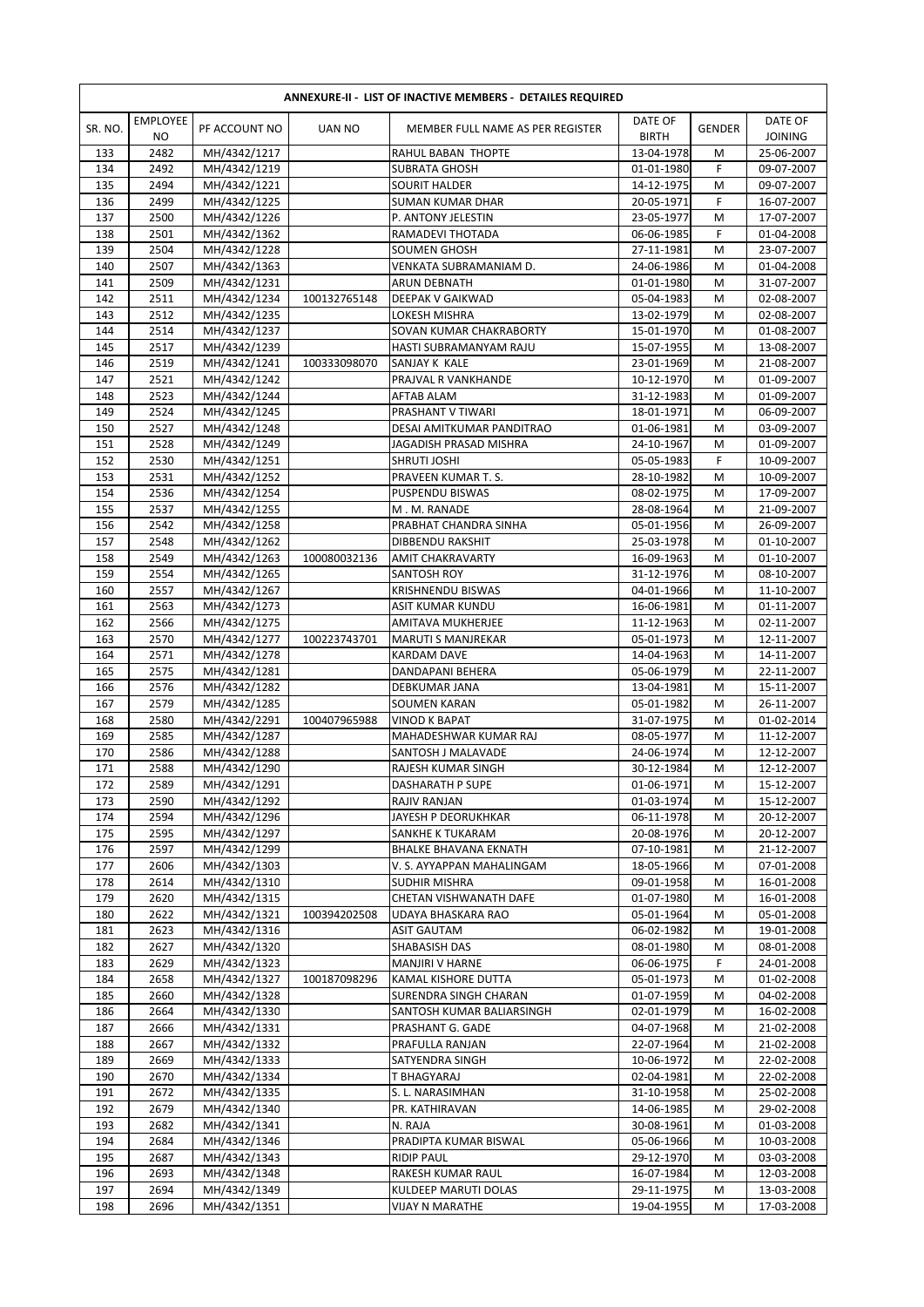|            | <b>EMPLOYEE</b> |                              |               | ANNEXURE-II - LIST OF INACTIVE MEMBERS - DETAILES REQUIRED | DATE OF                  |               | DATE OF                  |
|------------|-----------------|------------------------------|---------------|------------------------------------------------------------|--------------------------|---------------|--------------------------|
| SR. NO.    | <b>NO</b>       | PF ACCOUNT NO                | <b>UAN NO</b> | MEMBER FULL NAME AS PER REGISTER                           | <b>BIRTH</b>             | <b>GENDER</b> | <b>JOINING</b>           |
| 199        | 2697            | MH/4342/1352                 |               | <b>NILESH S KABADE</b>                                     | 07-11-1983               | М             | 19-03-2008               |
| 200        | 2699            | MH/4342/1345                 |               | DHARMENDRA SINGH                                           | 15-11-1976               | M             | 08-03-2008               |
| 201        | 2700            | MH/4342/1350                 | 100322637696  | S. SRINIVAS RAO                                            | 15-08-1971               | M             | 15-03-2008               |
| 202        | 2702            | MH/4342/1354                 |               | <b>HARESH KUMAR PATEL</b>                                  | 21-01-1981               | M             | 27-03-2008               |
| 203        | 2705            | MH/4342/1368                 |               | SUBRATA CHAKRABORTY                                        | 04-02-1969               | F             | 01-04-2008               |
| 204        | 2707            | MH/4342/1372                 |               | RAJA SEN                                                   | 28-11-1963               | M             | 07-04-2008               |
| 205        | 2710            | MH/4342/1374                 |               | <b>NARENDRA PANDEY</b>                                     | 10-04-1968               | M             | 10-04-2008               |
| 206        | 2711            | MH/4342/1375                 |               | V <i>MH</i> OL Y8OL                                        | 03-04-1967               | M             | 10-04-2008               |
| 207        | 2714            | MH/4342/1428                 |               | N. RAJAMANIMARAN                                           | 21-01-1980               | M             | 01-07-2008               |
| 208        | 2719            | MH/4342/1378                 |               | M. VAITHEESWARAN                                           | 20-07-1970               | M             | 23-04-2008               |
| 209        | 2725            | MH/4342/1381                 |               | D. SENTHIL                                                 | 03-06-1981               | M             | 05-05-2008               |
| 210        | 2726            | MH/4342/1382                 |               | <b>ASHOK RAGHUNATH BHERE</b>                               | 03-08-1972               | M             | 07-05-2008               |
| 211        | 2739            | MH/4342/1385                 |               | NARASINGHA SARANGI                                         | 23-05-1984               | M             | 19-05-2008               |
| 212        | 2743            | MH/4342/1401                 |               | RAVI CHANDRASHEKHAR WALI                                   | 25-04-1968               | M             | 02-06-2008               |
| 213        | 2756            | MH/4342/1411                 |               | PRASANT KUMAR NAYAK                                        | 13-03-1979               | M             | 12-06-2008               |
| 214        | 2757            | MH/4342/1412                 |               | <b>SUDIPTO CHAKRAVORTY</b>                                 | 11-03-1978               | M             | 12-06-2008               |
| 215        | 2758            | MH/4342/1413                 |               | C. H. DURGA PRASAD                                         | 16-08-1971               | M             | 12-06-2008               |
| 216        | 2759            | MH/4342/1414                 |               | PRAHALAD H. RATHOD                                         | 13-05-1975               | M             | 13-06-2008               |
| 217        | 2766            | MH/4342/1391                 | 100136145496  | DHARMENDRA KUMAR                                           | 02-05-1988               | M             | 01-06-2008               |
| 218        | 2776            | MH/4342/1417                 |               | <b>DIBYENDU HAZRA</b>                                      | 03-03-1985               | M             | 16-06-2008               |
| 219        | 2777            | MH/4342/1421                 |               | <b>CHANDRAKANT B KOTHARE</b>                               | 10-06-1977               | M             | 24-06-2008               |
| 220        | 2783            | MH/4342/1616                 |               | <b>MOHAN BABUS</b>                                         | 16/04/1984               | M             | 01/04/2009               |
| 221        | 2786            | MH/4342/1425                 |               | PARTHA MAJI                                                | 23-09-1979               | M             | 27-06-2008               |
| 222        | 2789            | MH/4342/1434                 |               | DHARMENDRA KUMAR BEHERA                                    | 19-06-1976               | M             | 02-07-2008               |
| 223        | 2793            | MH/4342/1430                 |               | <b>B N BEHERA</b>                                          | 09-05-1970               | M             | 01-07-2008               |
| 224        | 2796            | MH/4342/1437                 | 100369151293  | <b>SUMIT SARKAR</b>                                        | 25-03-1980               | M             | 10-07-2008               |
| 225        | 2805            | MH/4342/1448                 |               | SUBIMAL DASGUPTA                                           | 02-03-1958               | M             | 07/08/2008               |
| 226        | 2811            | MH/4342/1444                 |               | YOGESH GAJANAN SHELKE                                      | 26-10-1979               | M             | 18-07-2008               |
| 227        | 2815            | MH/4342/1446                 |               | SURAJ BABU MISHRA                                          | 09-04-1982               | M             | 21-07-2008               |
| 228        | 2817            | MH/4342/1447                 |               | RAJU CHAKALADAR                                            | 05-06-1979               | M             | 24-07-2008               |
| 229        | 2827            | MH/4342/1453                 |               | <b>MANGESH PRAKASH MISTRY</b>                              | 12-03-1979               | M             | 01/08/2008               |
| 230        | 2830            | MH/4342/1454                 |               | RANJITKUMAR SHARMA                                         | 02/01/1973               | M             | 02/08/2008               |
| 231        | 2832            | MH/4342/1455                 | 100262811915  | P. VENKATESWARA RAO                                        | 01/07/1974               | М             | 04/08/2008               |
| 232        | 2833            | MH/4342/1618                 |               | <b>ABHISHEK V TRIPATHI</b>                                 | 13/07/1985               | M             | 01/08/2009               |
| 233        | 2834            | MH/4342/1456                 |               | ADITYA RANJAN TARAI                                        | 05/03/1984               | M             | 04/08/2008               |
| 234        | 2835<br>2844    | MH/4342/1457                 |               | SRINIVAS RAO                                               | 26/10/1960               | M             | 07/08/2008               |
| 235<br>236 | 2851            | MH/4342/1463                 |               | <b>VIMALKANT R DUBEY</b><br>A L N ANJANEYA SARMA ALURU     | 05/03/1970<br>18/06/1981 | M<br>M        | 18/08/2008<br>25/08/2008 |
| 237        | 2852            | MH/4342/1469                 |               |                                                            | 30/04/1985               | M             |                          |
|            |                 | MH/4342/1470                 |               | MITUL VINOD POOJARA                                        |                          |               | 01/09/2008               |
| 238        | 2856            | MH/4342/1473                 |               | VINOD BHASUSAHEB JADHAV                                    | 10/10/1979               | М             | 01/09/2008               |
| 239        | 2857            | MH/4342/1474                 |               | MURALI DHAR SAHU                                           | 03/04/1976               | F.            | 30/08/2008               |
| 240        | 2862            | MH/4342/1477                 |               | ZUZER SABIR HUSEIN AKOLAWALA                               | 04/02/1971               | M             | 08/09/2008               |
| 241        | 2873            | MH/4342/1483                 |               | AKSHAYA KUMAR DAS                                          | 02/11/1965               | M             | 01/10/2008               |
| 242        | 2875<br>2880    | MH/4342/1484<br>MH/4342/1489 | 100224902926  | S ARUMUGAM<br>MD. GHULAM JILANI                            | 25/05/1979<br>17/11/1971 | M             | 10/10/2008               |
| 243<br>244 |                 |                              |               |                                                            |                          | M             | 15/10/2008               |
| 245        | 2891<br>2892    | MH/4342/1619<br>MH/4342/1498 |               | K VEERAREDDY<br>CHANDRAKANT M PAWAR                        | 12/07/1986<br>21/10/1958 | M             | 01/08/2009<br>10/11/2008 |
| 246        | 2904            | MH/4342/1505                 |               | <b>RAJIV RANJAN</b>                                        | 01/03/1974               | M             |                          |
| 247        | 2913            | MH/4342/1512                 |               |                                                            | 14/08/1986               | M             | 15/12/2008<br>22/12/2008 |
| 248        | 2916            | MH/4342/1518                 | 100174839917  | ASHWIN RAMESH<br>JAYESH BABULAL SHAH                       | 15/05/1957               | M<br>M        | 07/01/2009               |
| 249        | 2918            | MH/4342/1521                 | 100198051861  | KUMAR DIPLOK PRASAD BISWAL                                 | 15-05-1978               | М             | 28-01-2009               |
| 250        | 2919            | MH/4342/1522                 |               | SUBHENDU KUMAR MOHANTY                                     | 17-07-1975               | M             | 02-02-2009               |
| 251        | 2920            | MH/4342/1523                 |               | <b>GOURI SANKAR PATRO</b>                                  | 20-06-1977               | F             | 09-02-2009               |
| 252        | 2922            | MH/4342/1525                 |               | ABRAHAM SAMUEL                                             | 25-03-1967               | M             | 12-02-2009               |
| 253        | 2925            | MH/4342/1527                 |               | M. KHAJA MOHDDIN                                           | 27-06-1972               | M             | 14-02-2009               |
| 254        | 2926            | MH/4342/1528                 |               | JAYANTA KUMAR SHAILA                                       | 27-10-1971               | M             | 18-02-2009               |
| 255        | 2927            | MH/4342/1622                 |               | ABHINIT DUBEY                                              | 04/101985                | М             | 01/08/2009               |
| 256        | 2928            | MH/4342/1529                 |               | <b>BHARAT B CHANDWANI</b>                                  | 16-12-1982               | M             | 02-03-2009               |
| 257        | 2929            | MH/4342/1530                 |               | S RAVI SHANKAR                                             | 15-06-1963               | М             | 02-03-2009               |
| 258        | 2932            | MH/4342/1532                 | 100397363654  | V EASWARAN                                                 |                          |               |                          |
| 259        | 2933            | MH/4342/1533                 |               | <b>SHANKER SENGUPTA</b>                                    | 11-11-1969<br>29-04-1970 | M<br>М        | 06-03-2009<br>05-03-2009 |
| 260        | 2934            | MH/4342/1534                 |               | ANAND SUKUMARAN                                            | 05-05-1984               | M             | 10-03-2009               |
| 261        | 2936            | MH/4342/1536                 |               | CHANDRA KUMAR SHUKLA                                       | 18-05-1963               | М             | 14-03-2009               |
| 262        | 2937            |                              |               |                                                            | 03-06-1965               |               |                          |
| 263        | 2938            | MH/4342/1537<br>MH/4342/1538 |               | UDAY RAMAPPA KUNDARGI<br>VIKRAM VASANT DALVI               | 17-02-1980               | M<br>М        | 16-03-2009               |
|            |                 | MH/4342/1539                 |               |                                                            |                          |               | 18-03-2009               |
| 264        | 2939            |                              |               | JAGAT KUMAR SATAPATHY                                      | 15-02-1964               | М             | 18-03-2009               |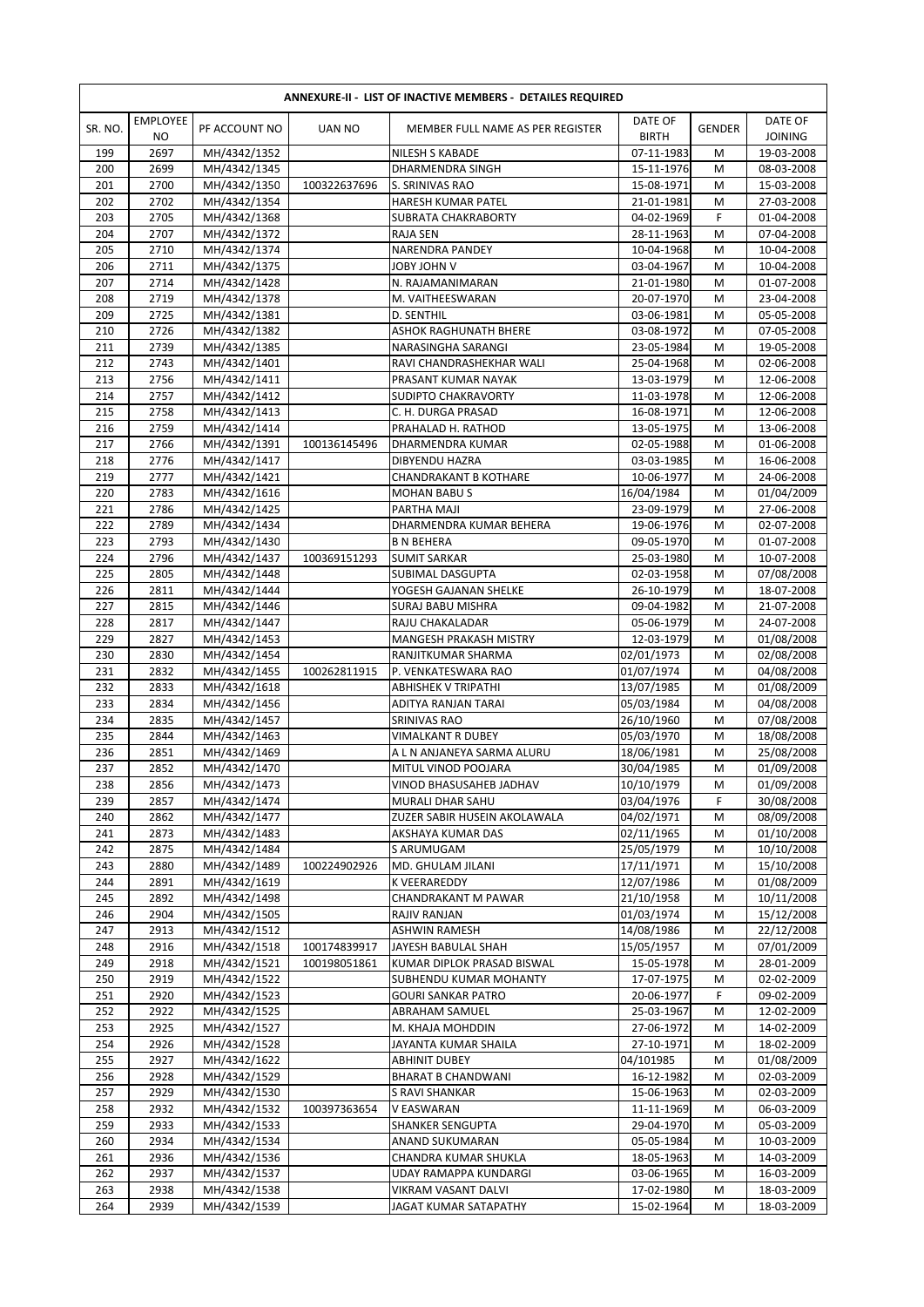|            | <b>ANNEXURE-II - LIST OF INACTIVE MEMBERS - DETAILES REQUIRED</b> |                              |               |                                              |                          |               |                           |  |  |  |  |
|------------|-------------------------------------------------------------------|------------------------------|---------------|----------------------------------------------|--------------------------|---------------|---------------------------|--|--|--|--|
| SR. NO.    | <b>EMPLOYEE</b><br>NO                                             | PF ACCOUNT NO                | <b>UAN NO</b> | MEMBER FULL NAME AS PER REGISTER             | DATE OF<br><b>BIRTH</b>  | <b>GENDER</b> | DATE OF<br><b>JOINING</b> |  |  |  |  |
| 265        | 2941                                                              | MH/4342/1541                 |               | T SARAVANA VEERAPPAN                         | 02-06-1981               | M             | 23-03-2009                |  |  |  |  |
| 266        | 2944                                                              | MH/4342/1542                 |               | PRABHAKARA RAO PANTHULA                      | 15-07-1958               | M             | 02-04-2009                |  |  |  |  |
| 267        | 2945                                                              | MH/4342/1543                 |               | A RAJESH GANDHI                              | 18-05-1973               | M             | 03-04-2009                |  |  |  |  |
| 268        | 2946                                                              | MH/4342/1544                 |               | J K M SRINIVASAN                             | 07-10-1977               | M             | 03-04-2009                |  |  |  |  |
| 269        | 2947                                                              | MH/4342/1545                 |               | SATISH CHANDRA AMBADAS                       | 17-03-1975               | M             | 06-04-2009                |  |  |  |  |
| 270        | 2949                                                              | MH/4342/1547                 |               | SURESH KUMAR CV                              | 31-07-1963               | M             | 06-04-2009                |  |  |  |  |
| 271        | 2950                                                              | MH/4342/1548                 |               | K SREEKANTH REDDY                            | 18-06-1978               | M             | 06-04-2009                |  |  |  |  |
| 272        | 2952                                                              | MH/4342/1550                 |               | <b>NALINI RANJAN</b>                         | 02-01-1963               | F             | 15-04-2009                |  |  |  |  |
| 273        | 2953                                                              | MH/4342/1551                 |               | JAYANT M PATIL                               | 20-11-1975               | M             | 20-04-2009                |  |  |  |  |
| 274        | 2954                                                              | MH/4342/1552                 |               | <b>R K RAMESH</b>                            | 15-04-1967               | M             | 20-04-2009                |  |  |  |  |
| 275        | 2955                                                              | MH/4342/1553                 |               | SANJEEV G BYAKOD                             | 23-01-1967               | M             | 17-04-2009                |  |  |  |  |
| 276        | 2956                                                              | MH/4342/1554                 |               | AMITESH RANJAN                               | 08-03-1978               | M             | 15-04-2009                |  |  |  |  |
| 277        | 2958                                                              | MH/4342/1556                 |               | RAMESH MAHADEVAN                             | 29-07-1957               | M             | 01-04-2009                |  |  |  |  |
| 278<br>279 | 2960<br>2961                                                      | MH/4342/1557<br>MH/4342/1562 | 100296725389  | RAJESH SHRIDHAR MHATRE<br>ERANNA BHANDARI    | 02-07-1970<br>18-09-1972 | M<br>M        | 02-05-2009<br>04-05-2009  |  |  |  |  |
| 280        | 2962                                                              | MH/4342/1558                 |               | <b>BHASKER SHRIVASTAVA</b>                   | 21-08-1980               | M             | 04-05-2009                |  |  |  |  |
| 281        | 2964                                                              | MH/4342/1560                 |               | KIRAN KUMAR CHAKKILAN                        | 11-06-1973               | M             | 14-05-2009                |  |  |  |  |
| 282        | 2969                                                              | MH/4342/1565                 |               | <b>MANOJ GIRIJASHANKAR MISHRA</b>            | 15-06-1981               | M             | 12-06-2009                |  |  |  |  |
| 283        | 2971                                                              | MH/4342/1566                 |               | RANJITKUMAR NAYAK                            | 22-12-1983               | M             | 01-05-2009                |  |  |  |  |
| 284        | 2972                                                              | MH/4342/1775                 |               | KARTHIK CHANDRASHEKAR                        | 02/03/1986               | M             | 01/06/2010                |  |  |  |  |
| 285        | 2976                                                              | MH/4342/1568                 |               | PRADEEP KUMAR KAR                            | 05-04-1971               | M             | 15-06-2009                |  |  |  |  |
| 286        | 2979                                                              | MH/4342/1571                 |               | MAHESH REDDY VELAGACHARLA                    | 10-06-1986               | M             | 19-06-2009                |  |  |  |  |
| 287        | 2981                                                              | MH/4342/1572                 |               | RAJESH SHANKAR KUDUMULA                      | 13/07/1986               | M             | 25/06/2009                |  |  |  |  |
| 288        | 2982                                                              | MH/4342/1783                 |               | M. MANJUNATH                                 | 15-06-1983               | M             | 01/07/2010                |  |  |  |  |
| 289        | 2987                                                              | MH/4342/1574                 |               | VINOD BHAGJI JADHAV                          | 10-04-1982               | M             | 01/07/2009                |  |  |  |  |
| 290        | 2989                                                              | MH/4342/1575                 |               | RAVI MAHADEV TAYADE                          | 06/02/1982               | M             | 07/07/2009                |  |  |  |  |
| 291        | 2991                                                              | MH/4342/1577                 |               | MAHESH ASHOK SHARMA                          | 29/06/1982               | M             | 09/07/2009                |  |  |  |  |
| 292        | 2993                                                              | MH/4342/1578                 |               | MANOHAR EKNATH MALI                          | 17/12/1982               | M             | 14/07/2009                |  |  |  |  |
| 293        | 2996                                                              | MH/4342/1580                 |               | <b>MOHIT GUPTA</b>                           | 08/12/1983               | M             | 15/07/2009                |  |  |  |  |
| 294        | 2999                                                              | MH/4342/1582                 |               | NIKHIL VIJAY PATIL                           | 05/05/1985               | M             | 21/07/2009                |  |  |  |  |
| 295        | 3004                                                              | MH/4342/1585                 |               | SAMPATH KUMAR A.M                            | 21/05/1971               | M             | 09/07/2009                |  |  |  |  |
| 296        | 3005                                                              | MH/4342/1586                 |               | SANDEEP D TAJANE                             | 01/05/1985               | M             | 25/07/2009                |  |  |  |  |
| 297        | 3006                                                              | MH/4342/1587                 |               | SURESH KUMAR ADARI                           | 25/08/1983               | M             | 28/07/2009                |  |  |  |  |
| 298        | 3008                                                              | MH/4342/1589                 |               | HARPAL SINGH CHOPRA                          | 05/11/1972               | M             | 01/08/2009                |  |  |  |  |
| 299        | 3010                                                              | MH/4342/1590                 |               | MOHAMMED ALI ANSARI                          | 06/08/1979               | M             | 03/08/2009                |  |  |  |  |
| 300        | 3012                                                              | MH/4342/1592                 |               | SAURABH KUMAR SAXENA                         | 05/04/1979               | F             | 03/08/2009                |  |  |  |  |
| 301        | 3017                                                              | MH/4342/1597                 |               | NEERAJ SINGH KUSHWAH                         | 01-01-1975               | M             | 01-08-2009                |  |  |  |  |
| 302        | 3023                                                              | MH/4342/1602                 |               | SAJID ASHRAF HUSAIN                          | 05/05/1977               | M<br>M        | 14/08/2009                |  |  |  |  |
| 303<br>304 | 3025                                                              | MH/4342/1604<br>MH/4342/1605 |               | <b>NANDISH BAXI</b>                          | 10/10/1983<br>03/03/1980 |               | 17/08/2009<br>18/08/2009  |  |  |  |  |
| 305        | 3026<br>3028                                                      | MH/4342/1624                 |               | DEVDATTA SABAJI PATIL<br>DHIRAJ KUMAR MISHRA | 05/08/1980               | M<br>M        | 24/08/2009                |  |  |  |  |
| 306        | 3029                                                              | MH/4342/1625                 |               | VINOD SHRICHAND THAKUR                       | 20/11/1982               | M             | 25/08/2009                |  |  |  |  |
| 307        | 3033                                                              | MH/4342/1627                 | 100331903048  | SANDIP P SRIVASTAVA                          | 05/01/1965               | M             | 01/09/2009                |  |  |  |  |
| 308        | 3035                                                              | MH/4342/1628                 |               | SHIBNATH PODDER                              | 17/06/1970               | M             | 07/09/2009                |  |  |  |  |
| 309        | 3039                                                              | MH/4342/1825                 |               | TIKESHWAR MENDHE                             | 31-05-1986               | M             | 01-09-2010                |  |  |  |  |
| 310        | 3040                                                              | MH/4342/1824                 |               | AMIT BHAT                                    | 09-04-1985               | M             | 01-09-2010                |  |  |  |  |
| 311        | 3044                                                              | MH/4342/1635                 |               | INDERJEET SINGH                              | 04/07/1985               | M             | 30/09/2009                |  |  |  |  |
| 312        | 3047                                                              | MH/4342/1637                 |               | UDAY SRIDHAR KAMATH                          | 29/06/1965               | M             | 01/10/2009                |  |  |  |  |
| 313        | 3048                                                              | MH/4342/1638                 |               | SAEED A SHAIKH                               | 09/11/1984               | M             | 01/10/2009                |  |  |  |  |
| 314        | 3049                                                              | MH/4342/1639                 |               | SAYED ITRAT ABBAS                            | 04/04/1979               | M             | 05/10/2009                |  |  |  |  |
| 315        | 3053                                                              | MH/4342/1643                 |               | SUDESH V VASHISHTHA                          | 16/10/1976               | M             | 12/10/2009                |  |  |  |  |
| 316        | 3056                                                              | MH/4342/2302                 | 100277439872  | PRASAD RAJARAM BHUJBAL                       | 08-11-1979               | M             | 01-02-2014                |  |  |  |  |
| 317        | 3057                                                              | MH/4342/1645                 |               | PRAVIN VILAS MAHAJAN                         | 10/10/1969               | M             | 15/10/2009                |  |  |  |  |
| 318        | 3058                                                              | MH/4342/1646                 |               | <b>B S PANWAR</b>                            | 01/01/1969               | М             | 19/10/2009                |  |  |  |  |
| 319        | 3060                                                              | MH/4342/1647                 |               | PARADAB MAHARANA                             | 03-04-1982               | M             | 23/10/2009                |  |  |  |  |
| 320        | 3061                                                              | MH/4342/1648                 | 100335285205  | SANKAPILLAI PONNUSAMY                        | 08/07/1967               | М             | 23/10/2009                |  |  |  |  |
| 321        | 3062                                                              | MH/4342/1649                 |               | TUKARAM BHIMAJI KAKAD                        | 01/06/1980               | M             | 23/10/2009                |  |  |  |  |
| 322        | 3065                                                              | MH/4342/1651                 |               | MANOHAR G. PAWAR                             | 10-08-1969               | M             | 29-10-2009                |  |  |  |  |
| 323        | 3070                                                              | MH/4342/1657                 |               | P BOOBALAN                                   | 06-05-1969               | M             | 02-11-2009                |  |  |  |  |
| 324        | 3074                                                              | MH/4342/1836                 |               | PAWANKUMAR YADAV                             | 10-09-1988               | M             | 01-11-2010                |  |  |  |  |
| 325        | 3076                                                              | MH/4342/1659                 |               | JAYANT KUMAR SINGH                           | 03-02-1983               | M             | 01-11-2009                |  |  |  |  |
| 326        | 3077                                                              | MH/4342/1661                 |               | <b>BRAJESH YADAV</b>                         | 15/11/1981               | M             | 05/11/2009                |  |  |  |  |
| 327<br>328 | 3078<br>3079                                                      | MH/4342/1662<br>MH/4342/1660 |               | PRASHANT CHATURVEDI<br>K. P. RAJAGOPAL       | 11/06/1974<br>14/09/1971 | M<br>M        | 05/11/2009<br>06/11/2009  |  |  |  |  |
| 329        | 3080                                                              | MH/4342/1663                 |               | SABU M.                                      | 10/03/1986               | M             | 11/11/2009                |  |  |  |  |
| 330        | 3081                                                              | MH/4342/1823                 |               | PRAJJVAL SRIVASTAVA                          | 20-12-1985               | M             | 01-09-2010                |  |  |  |  |
|            |                                                                   |                              |               |                                              |                          |               |                           |  |  |  |  |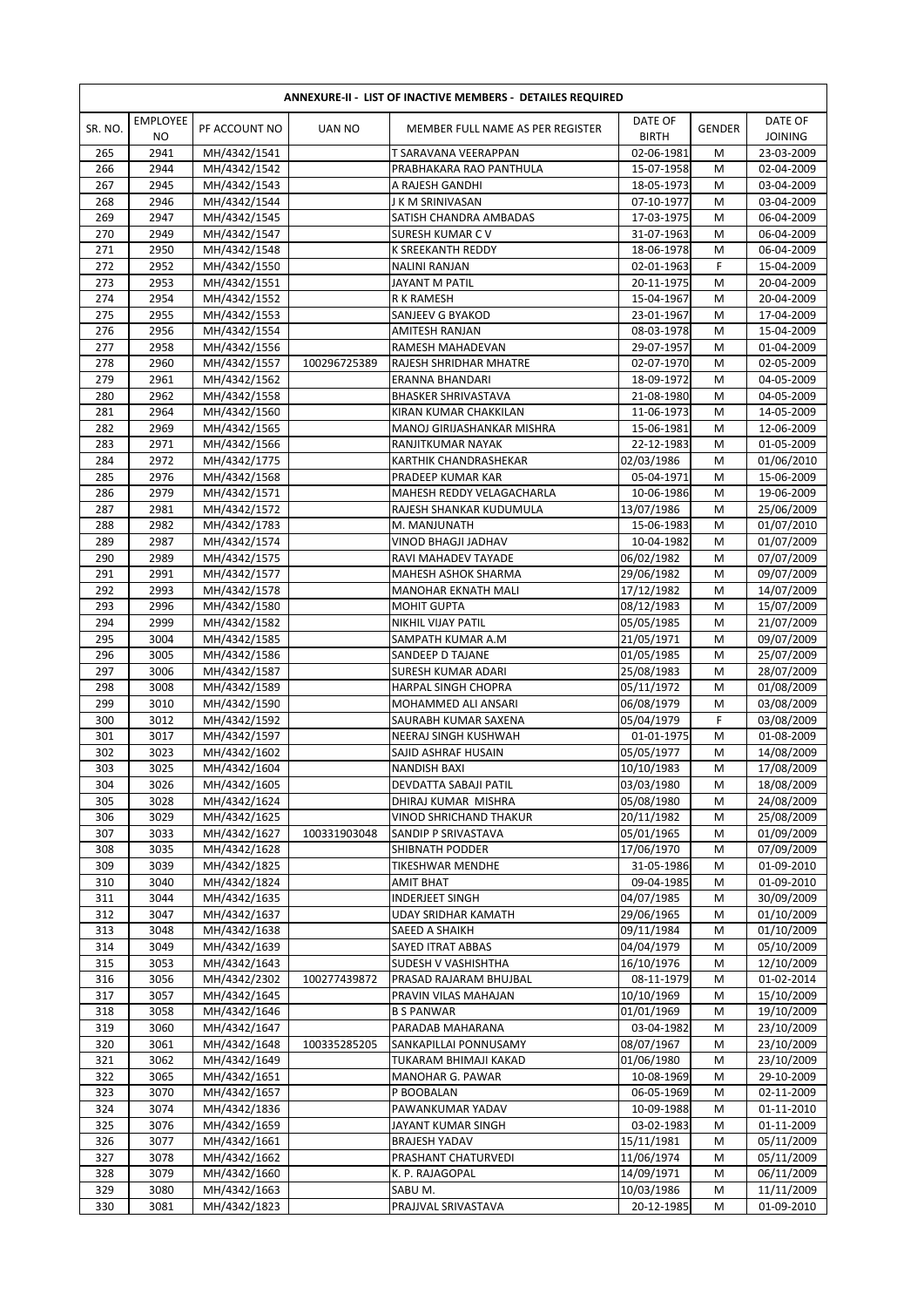|            | ANNEXURE-II - LIST OF INACTIVE MEMBERS - DETAILES REQUIRED |                              |               |                                         |                          |               |                           |  |  |  |  |
|------------|------------------------------------------------------------|------------------------------|---------------|-----------------------------------------|--------------------------|---------------|---------------------------|--|--|--|--|
| SR. NO.    | <b>EMPLOYEE</b><br>NO.                                     | PF ACCOUNT NO                | <b>UAN NO</b> | MEMBER FULL NAME AS PER REGISTER        | DATE OF<br><b>BIRTH</b>  | <b>GENDER</b> | DATE OF<br><b>JOINING</b> |  |  |  |  |
| 331        | 3083                                                       | MH/4342/1665                 |               | ANWAR P SALEEM                          | 20-03-1985               | M             | 17-11-2009                |  |  |  |  |
| 332        | 3088                                                       | MH/4342/1670                 |               | <b>G SRIDHAR</b>                        | 06-04-1964               | M             | 02-11-2009                |  |  |  |  |
| 333        | 3093                                                       | MH/4342/1673                 |               | RAJESH KOTHANDARAMAN                    | 29/05/1979               | M             | 23/11/2009                |  |  |  |  |
| 334        | 3094                                                       | MH/4342/1674                 |               | D SUTHAKAR                              | 20/04/1976               | M             | 23/11/2009                |  |  |  |  |
| 335        | 3096                                                       | MH/4342/1846                 |               | ASHISH PILANKAR                         | 24-02-1987               | M             | 01-12-2010                |  |  |  |  |
| 336        | 3098                                                       | MH/4342/1675                 |               | U V RAVIKUMAR                           | 26/12/1974               | M             | 23/11/2009                |  |  |  |  |
| 337        | 3100                                                       | MH/4342/1847                 |               | <b>KUNAL PHATAK</b>                     | 22-04-1988               | M             | 01-12-2010                |  |  |  |  |
| 338        | 3101<br>3102                                               | MH/4342/1677                 |               | <b>GANAPATHY SUDHA SURESH I</b>         | 06/09/1977               | M             | 25/11/2009                |  |  |  |  |
| 339<br>340 | 3105                                                       | MH/4342/1678<br>MH/4342/1679 |               | A GANESAN<br>S RAVI KUMAR               | 10/03/1968<br>27/04/1972 | M<br>M        | 25/11/2009<br>27/11/2009  |  |  |  |  |
| 341        | 3107                                                       | MH/4342/1680                 |               | KOTHARI KUNNUMMAL SUNIL                 | 15/05/1962               | M             | 01/12/2009                |  |  |  |  |
| 342        | 3109                                                       | MH/4342/1682                 |               | <b>HEMANT ASHOK TIWARI</b>              | 22/06/1984               | M             | 01/12/2009                |  |  |  |  |
| 343        | 3110                                                       | MH/4342/1822                 | 100945291390  | SWAGAT KUMAR NAYAK                      | 12-03-1987               | M             | 01-09-2010                |  |  |  |  |
| 344        | 3113                                                       | MH/4342/1902                 |               | SUDHIR KUMAR SINGH                      | 11-01-1981               | M             | 01-12-2010                |  |  |  |  |
| 345        | 3116                                                       | MH/4342/1687                 |               | JAY M. TRIVEDI                          | 11/11/1983               | M             | 05/12/2009                |  |  |  |  |
| 346        | 3117                                                       | MH/4342/2303                 | 100151797948  | <b>GAURI ANKUSH PEKAM</b>               | 30-08-1984               | F             | 01-02-2014                |  |  |  |  |
| 347        | 3119                                                       | MH/4342/1689                 |               | MAYUR HEMANT DANI                       | 02/04/1985               | M             | 08/12/2009                |  |  |  |  |
| 348        | 3121                                                       | MH/4342/1691                 | 100132521898  | DEEPAK SHANKARSA PAWAR                  | 29/09/1971               | M             | 09/12/2009                |  |  |  |  |
| 349        | 3123                                                       | MH/4342/1692                 |               | <b>KUMAR NATESAN</b>                    | 25/06/1976               | M             | 14/12/2009                |  |  |  |  |
| 350        | 3124                                                       | MH/4342/1693                 |               | AJAYA KUMAR DASH                        | 27/05/1968               | M             | 14/12/2009                |  |  |  |  |
| 351        | 3125                                                       | MH/4342/1694                 |               | <b>B. THIRUPPATHI</b>                   | 01/05/1979               | M             | 16/12/2009                |  |  |  |  |
| 352<br>353 | 3128<br>3132                                               | MH/4342/1697                 |               | RAJU RANGASWAMY<br>S SOMASUNDARAM       | 05/03/1954               | M             | 21/12/2009                |  |  |  |  |
| 354        | 3134                                                       | MH/4342/1700<br>MH/4342/1717 |               | KARTHIKEYAN GURUNATHAN                  | 31/12/1962<br>18/07/1984 | M<br>M        | 21/12/2009<br>23/12/2009  |  |  |  |  |
| 355        | 3140                                                       | MH/4342/1706                 |               | V SENTHILNATHAN                         | 04/05/1983               | M             | 28/12/2009                |  |  |  |  |
| 356        | 3144                                                       | MH/4342/1709                 |               | R VIDHYANANTH                           | 16/06/1986               | M             | 04/01/2010                |  |  |  |  |
| 357        | 3147                                                       | MH/4342/1712                 |               | VINAYAK JOSHI                           | 01/11/1966               | M             | 07/01/2010                |  |  |  |  |
| 358        | 3149                                                       | MH/4342/1713                 |               | VARSHA RANE                             | 21/01/1971               | M             | 11/01/2010                |  |  |  |  |
| 359        | 3156                                                       | MH/4342/1719                 |               | MANORANJAN M GOUDA                      | 16/02/1984               | M             | 25/01/2010                |  |  |  |  |
| 360        | 3159                                                       | MH/4342/1720                 | 100072357119  | <b>ABHAY C PAWAR</b>                    | 18/06/1979               | M             | 12/01/2010                |  |  |  |  |
| 361        | 3163                                                       | MH/4342/1721                 |               | SWAPNA P SAHAL                          | 11/02/1979               | F             | 08/02/2010                |  |  |  |  |
| 362        | 3164                                                       | MH/4342/1722                 |               | KARNA BAHADUR GURUNG                    | 10/02/1970               | M             | 01/01/2010                |  |  |  |  |
| 363        | 3166                                                       | MH/4342/1723                 |               | PANCHANAN PANDA                         | 05/05/1989               | M             | 18/02/2010                |  |  |  |  |
| 364        | 3167                                                       | MH/4342/1727                 |               | VAIBHAV SHANKAR BOMBLE                  | 15/06/1986               | M             | 22/02/2010                |  |  |  |  |
| 365        | 3168                                                       | MH/4342/1728                 |               | RAJAN KASTHURY HARATHY                  | 28/12/1955               | M             | 22/02/2010                |  |  |  |  |
| 366<br>367 | 3173<br>3177                                               | MH/4342/1730<br>MH/4342/1732 |               | VIJAYAKUMAR K<br>VENUGOPAL KARANAM      | 04/01/1966<br>02/07/1964 | M<br>M        | 08/03/2010<br>10/03/2010  |  |  |  |  |
| 368        | 3178                                                       | MH/4342/1733                 |               | <b>VINOD THAKUR</b>                     | 18/10/1983               | M             | 10/03/2010                |  |  |  |  |
| 369        | 3181                                                       | MH/4342/1734                 |               | <b>SURESHKUMAR M</b>                    | 31/03/1982               | M             | 13/03/2010                |  |  |  |  |
| 370        | 3182                                                       | MH/4342/1735                 |               | SHUJA AHMED                             | 10/05/1984               | M             | 17/03/2010                |  |  |  |  |
| 371        | 3183                                                       | MH/4342/1741                 |               | NILAMANI NAYAK                          | 02/01/1976               | M             | 18/03/2010                |  |  |  |  |
| 372        | 3185                                                       | MH/4342/1736                 |               | RAJENDRABHAI ROCHANI                    | 27/09/1965               | M             | 19/03/2010                |  |  |  |  |
| 373        | 3186                                                       | MH/4342/1737                 |               | K RAMUDU                                | 04/03/1980               | M             | 20/03/2010                |  |  |  |  |
| 374        | 3192                                                       | MH/4342/1745                 |               | LAKSHMANAN CHIDAMBARAM                  | 01/07/1971               | M             | 29/03/2010                |  |  |  |  |
| 375        | 3196                                                       | MH/4342/1750                 |               | GOPALAKRISHNAN K.                       | 18/05/1968               | M             | 05/04/2010                |  |  |  |  |
| 376        | 3198                                                       | MH/4342/1751                 |               | <b>B DURAIRAJ</b>                       | 16/05/1973               | M             | 08/04/2010                |  |  |  |  |
| 377        | 3201                                                       | MH/4342/1753                 |               | HULASACHANDRA MAHARANA                  | 22/05/1978               | M             | 09/04/2010                |  |  |  |  |
| 378<br>379 | 3202<br>3204                                               | MH/4342/1755<br>MH/4342/1749 |               | HEMATKUMAR PATADIYA<br>PRASHANT KUMAR J | 06-03-1978<br>04/04/1984 | M<br>M        | 12-07-2010<br>12/04/2010  |  |  |  |  |
| 380        | 3206                                                       | MH/4342/1754                 |               | SURAJIT SUBRATA DAS                     | 03/12/1979               | M             | 15/04/2010                |  |  |  |  |
| 381        | 3215                                                       | MH/4342/1757                 |               | SIDDHARTH RAI                           | 25/05/1987               | M             | 29/04/2010                |  |  |  |  |
| 382        | 3223                                                       | MH/4342/1761                 |               | GOKUL G.                                | 10/07/1984               | M             | 05/05/2010                |  |  |  |  |
| 383        | 3226                                                       | MH/4342/1766                 |               | ANVAR AMEER BASHA                       | 05/10/1981               | M             | 12/05/2010                |  |  |  |  |
| 384        | 3228                                                       | MH/4342/1961                 |               | <b>SUYOG SUNIL MAHADIK</b>              | 13-07-1987               | M             | 01-06-2011                |  |  |  |  |
| 385        | 3230                                                       | MH/4342/1764                 |               | DHAMODHARAN POORANAM                    | 22/06/1979               | M             | 18/05/2010                |  |  |  |  |
| 386        | 3231                                                       | MH/4342/1762                 |               | MANOJ SINGH                             | 18/08/1970               | М             | 22/05/2010                |  |  |  |  |
| 387        | 3238                                                       | MH/4342/1770                 |               | SELVARAJ MUNIYANDI                      | 26/06/1970               | М             | 31/05/2010                |  |  |  |  |
| 388        | 3240                                                       | MH/4342/1771                 |               | MOHAMED AMEEN                           | 25/02/1978               | М             | 07/06/2010                |  |  |  |  |
| 389        | 3241                                                       | MH/4342/1772                 |               | BALASUBRAMANIAN SHUNMUGAM               | 01/04/1984               | M             | 07/06/2010                |  |  |  |  |
| 390<br>391 | 3242<br>3245                                               | MH/4342/1773<br>MH/4342/1774 |               | PRAHALAD RATHOD                         | 13/05/1975<br>11/06/1963 | M             | 10/06/2010<br>16/06/2010  |  |  |  |  |
| 392        | 3249                                                       | MH/4342/1782                 | 100113985536  | U.S. SRINIVASA RAO<br>BIJAY KESARI LIMA | 25/02/1972               | M<br>M        | 20/06/2010                |  |  |  |  |
| 393        | 3262                                                       | MH/4342/1973                 | 100270161632  | PAURUSADIPTA MAHAKHUD                   | 14-06-1986               | M             | 01-07-2011                |  |  |  |  |
| 394        | 3265                                                       | MH/4342/1777                 | 100395881592  | UPENDRA KUMAR                           | 02/10/1984               | M             | 14/07/2010                |  |  |  |  |
| 395        | 3273                                                       | MH/4342/1790                 |               | JITENDRA KUMAR RAJ                      | 27/03/1979               | M             | 03/08/2010                |  |  |  |  |
| 396        | 3276                                                       | MH/4342/1792                 |               | R A RAMESH                              | 12/07/1969               | М             | 09/08/2010                |  |  |  |  |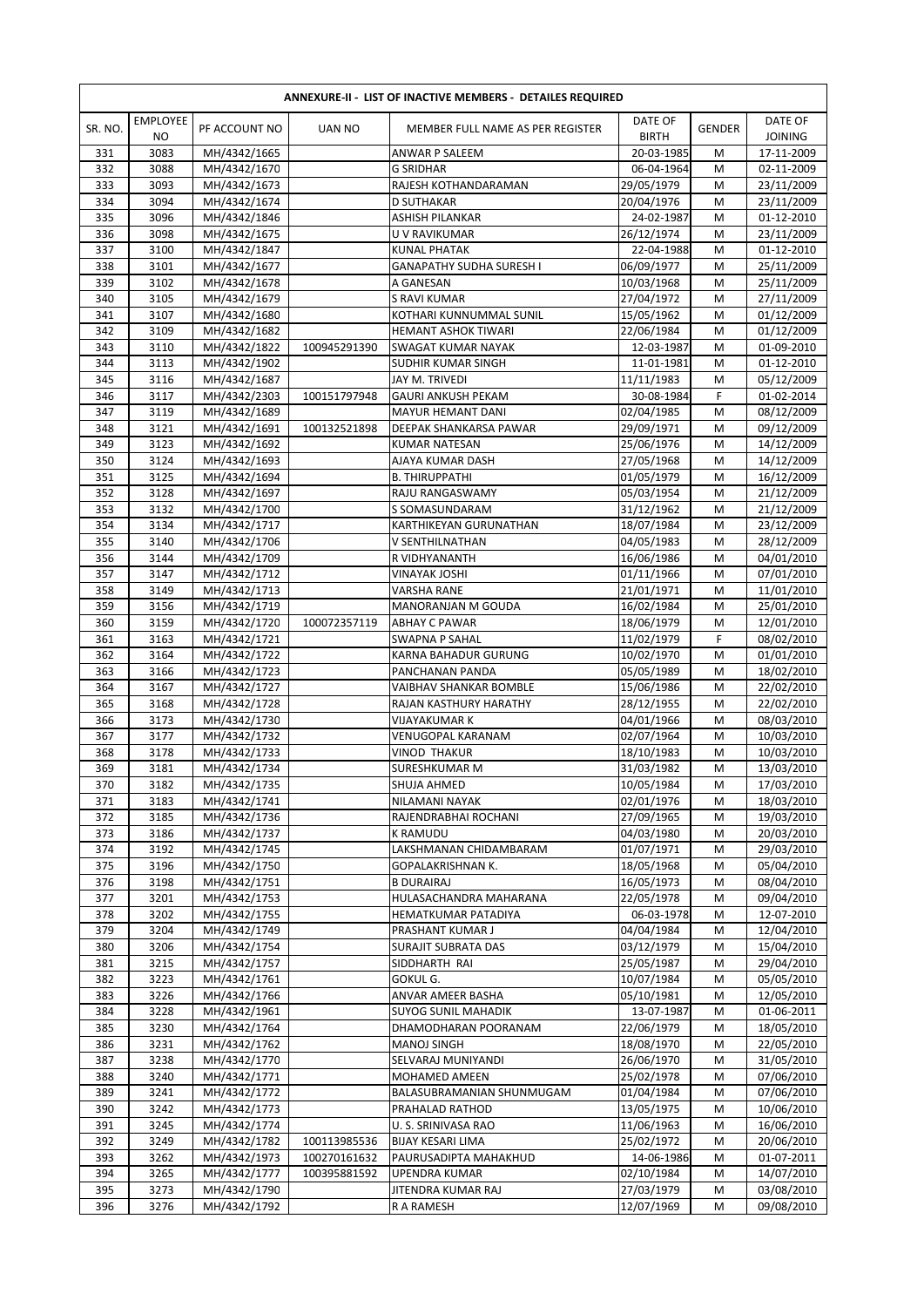|            | <b>EMPLOYEE</b> |                              |               |                                          | DATE OF                  |               | DATE OF                  |
|------------|-----------------|------------------------------|---------------|------------------------------------------|--------------------------|---------------|--------------------------|
| SR. NO.    | <b>NO</b>       | PF ACCOUNT NO                | <b>UAN NO</b> | MEMBER FULL NAME AS PER REGISTER         | <b>BIRTH</b>             | <b>GENDER</b> | <b>JOINING</b>           |
| 397        | 3279            | MH/4342/1794                 |               | <b>BHAVIN KUMAR K PATEL</b>              | 11/01/1985               | М             | 13/08/2010               |
| 398        | 3283            | MH/4342/1796                 |               | SANDIP KUMAR BHOWMIK                     | 01-08-1974               | M             | 22-08-2010               |
| 399        | 3285            | MH/4342/1797                 |               | V.MURLIDHARAN                            | 31-07-1971               | M             | 26-08-2010               |
| 400        | 3287            | MH/4342/1798                 |               | SWAMI CHANDRESH MISHRA                   | 23-07-1981               | M             | 30-08-2010               |
| 401        | 3290            | MH/4342/1977                 |               | HARSHVARDHAN BIJAWAT                     | 14-11-1984               | M             | 01-09-2011               |
| 402        | 3297            | MH/4342/1828                 | 100192390584  | <b>KESHAB CHANDRA NAYAK</b>              | 07-06-1984               | M             | 14-09-2010               |
| 403        | 3300            | MH/4342/1805                 |               | PRAVIN WAZURKAR                          | 30-09-1986               | M             | 20-09-2010               |
| 404        | 3301            | MH/4342/1826                 |               | PRABHAKAR TIWARI                         | 01-01-1979               | M             | 21-09-2010               |
| 405        | 3308            | MH/4342/2000                 |               | SHUBHIT KUMAR SHUKLA                     | 25-09-1988               | M             | 01-10-2011               |
| 406        | 3310            | MH/4342/1989                 |               | T. RAKESH REDDY                          | 10-07-1989               | M             | 01-10-2011               |
| 407        | 3311            | MH/4342/2002                 |               | PRASAD P. RAMDASI                        | 18-02-1989               | M             | 01-11-2011               |
| 408        | 3312            | MH/4342/1829                 |               | <b>DHAVAL ARUN SHAH</b>                  | 12-12-1985               | M             | 26-10-2010               |
| 409        | 3317            | MH/4342/1832                 |               | PALANISELVAM M.                          | 04-01-1983               | M             | 08-11-2010               |
| 410        | 3318            | MH/4342/1833                 |               | A MICHAEL AGNAEL                         | 27-11-1986               | M             | 08-11-2010               |
| 411        | 3332            | MH/4342/1841                 |               | DEEPAK C SHAH                            | 19-07-1965               | M             | 06-12-2010               |
| 412        | 3334            | MH/4342/1842                 |               | <b>ABHIJIT SAIKIA</b>                    | 04-05-1982               | M             | 02-12-2010               |
| 413        | 3337            | MH/4342/1843                 |               | SANDEEP KUBAVAT                          | 13-07-1984               | M             | 14-12-2010               |
| 414        | 3349            | MH/4342/1853                 |               | OM PRAKASH                               | 10-01-1974               | M             | 18-12-2010               |
| 415        | 3350            | MH/4342/1854                 |               | E. SANTHANAM                             | 10-05-1980               | M             | 07-01-2011               |
| 416        | 3357            | MH/4342/1858                 |               | ANANDARAJA T.                            | 13-09-1983               | M             | 19-01-2011               |
| 417        | 3358            | MH/4342/1859                 |               | R. RAVICHANDRAN                          | 15-05-1956               | M             | 19-01-2011               |
| 418        | 3359            | MH/4342/1860                 | 100082626775  | ANANDA KRISHNAN R.                       | 21-07-1973               | M             | 19-01-2011               |
| 419        | 3362            | MH/4342/1874                 |               | CHANDRA SHEKHAR VERMA                    | 20-04-1969               | M             | 24-01-2011               |
| 420        | 3363            | MH/4342/1875                 |               | <b>VASUDEV KADAM</b>                     | 16-01-1985               | M             | 24-01-2011               |
| 421<br>422 | 3364            | MH/4342/1876                 |               | M SHANMUGAVEL                            | 05-06-1972               | M             | 24-01-2011               |
| 423        | 3367<br>3369    | MH/4342/1862                 |               | NITENDRA KUMAR RAJ                       | 22-03-1982               | M<br>M        | 01-12-2010               |
| 424        | 3374            | MH/4342/1867<br>MH/4342/1871 |               | PANKAJ KUMAR SINGH<br><b>BASHID KHAN</b> | 05-01-1990<br>12-08-1984 | M             | 01-12-2010<br>03-12-2010 |
| 425        | 3375            | MH/4342/1861                 |               | SOURABH BHARGAVA                         | 05-11-1983               | M             | 05-12-2010               |
| 426        | 3378            | MH/4342/1878                 |               | T. DHANI BABU                            | 10-05-1982               | M             | 31-01-2011               |
| 427        | 3383            | MH/4342/1881                 |               | <b>S SUBRAMANI</b>                       | 31-05-1968               | M             | 08-02-2011               |
| 428        | 3384            | MH/4342/1882                 | 100221891338  | <b>MANOJ KUMAR SINGH</b>                 | 01-03-1978               | M             | 04-02-2011               |
| 429        | 3387            | MH/4342/1883                 |               | ZAHEER A. SHAIKH                         | 30-09-1984               | М             | 15-02-2011               |
| 430        | 3388            | MH/4342/1884                 | 100278577951  | PRATAP KUMAR RATH                        | 21-05-1970               | M             | 15-02-2011               |
| 431        | 3391            | MH/4342/1886                 |               | R. PRAVEEN                               | 10-10-1984               | M             | 23-02-2011               |
| 432        | 3392            | MH/4342/1887                 |               | <b>D.SRIHARI</b>                         | 01-10-1986               | M             | 24-02-2011               |
| 433        | 3394            | MH/4342/1888                 |               | S. GIRI                                  | 26-06-1983               | M             | 25-02-2011               |
| 434        | 3396            | MH/4342/1889                 |               | V. PRAKASH                               | 08-06-1983               | M             | 28-02-2011               |
| 435        | 3397            | MH/4342/2306                 | 100041388123  | <b>SUBHASH SHERKHANE</b>                 | 13-12-1987               | M             | 01-02-2014               |
| 436        | 3399            | MH/4342/2307                 | 100058624127  | SWAPNESH VISHWASRAO                      | 13-06-1988               | М             | 01-02-2014               |
| 437        | 3400            | MH/4342/1890                 |               | S.N. RAJIV KUMAR                         | 18-02-1985               | M             | 01-03-2011               |
| 438        | 3404            | MH/4342/1892                 |               | TRIDIB KUMAR MEDHI                       | 01-12-1969               | M             | 07-03-2011               |
| 439        | 3407            | MH/4342/1895                 |               | RAVI SHIVDASAN                           | 14-05-1966               | M             | 11-03-2011               |
| 440        | 3408            | MH/4342/2098                 | 100163775944  | <b>HEMAMBARA REDDY</b>                   | 20-05-1989               | M             | 01-03-2012               |
| 441        | 3409            | MH/4342/2099                 |               | SREEKANT MADHYA                          | 04-05-1990               | M             | 01-03-2012               |
| 442        | 3411            | MH/4342/2308                 | 100048094352  | LAXMAN BUDHE                             | 15-07-1982               | M             | 01-02-2014               |
| 443        | 3414            | MH/4342/1899                 |               | S. PRAKASH                               | 12-04-1968               | M             | 17-03-2011               |
| 444        | 3415            | MH/4342/1900                 |               | DEVA DOMALA                              | 13-07-1982               | M             | 18-03-2011               |
| 445        | 3416            | MH/4342/1901                 |               | <b>MOHITOSH KUMAR</b>                    | 25-01-1985               | M             | 15-03-2011               |
| 446        | 3418            | MH/4342/1903                 |               | PARTHA SENGUPTA                          | 01-03-1961               | M             | 24-03-2011               |
| 447        | 3420            | MH/4342/1904                 |               | TARUN KUMAR                              | 02-02-1974               | M             | 28-03-2011               |
| 448        | 3430            | MH/4342/1908                 |               | T. SIVARAJ                               | 10-08-1982               | M             | 01-04-2011               |
| 449        | 3431            | MH/4342/1909                 |               | MUKESH CHANDRA KULSHRESTHA               | 11-12-1959               | M             | 29-03-2011               |
| 450        | 3434            | MH/4342/1912                 |               | SHILPA RAO                               | 16-05-1982               | F             | 05-04-2011               |
| 451        | 3436            | MH/4342/1914                 |               | ALOK KUMAR DUBEY                         | 24-09-1982               | M             | 05-04-2011               |
| 452        | 3437            | MH/4342/1915                 |               | SHRIKANT BHAGWAT                         | 27-08-1975               | M             | 07-04-2011               |
| 453        | 3438            | MH/4342/1916                 |               | G.D.V. RAMESH                            | 10-05-1976               | M             | 07-04-2011               |
| 454        | 3444            | MH/4342/1920                 |               | AMOL RAUT                                | 22-09-1985               | M             | 11-04-2011               |
| 455        | 3446            | MH/4342/1921                 |               | M. SAYIVISWANATHAN                       | 12-05-1976               | M             | 11-04-2011               |
| 456        | 3454            | MH/4342/1924                 |               | AJAY KUMAR V.                            | 28-01-1983               | M             | 20-04-2011               |
| 457        | 3459            | MH/4342/1927                 |               | R RAMASWAMY                              | 29-07-1984               | М             | 25-04-2011               |
| 458        | 3460            | MH/4342/1925                 | 100362169602  | SRIDHAR KINTALI                          | 11-02-1981               | M             | 19-04-2011               |
| 459        | 3463            | MH/4342/1929                 |               | RAKESH CHANDRA DUTTA                     | 08-07-1975               | М             | 15-04-2011               |
| 460        | 3465            | MH/4342/2159                 |               | K. SUNIL DURGESH                         | 14-03-1987               | M             | 01-05-2012               |
| 461        | 3469            | MH/4342/1930                 |               | SHRIKANT J KARADKAR                      | 19-08-1961               | М             | 06-05-2011               |
| 462        | 3470            | MH/4342/2160                 |               | NAGARAJU C. BUSA                         | 05-03-1989               | M             | 01-05-2012               |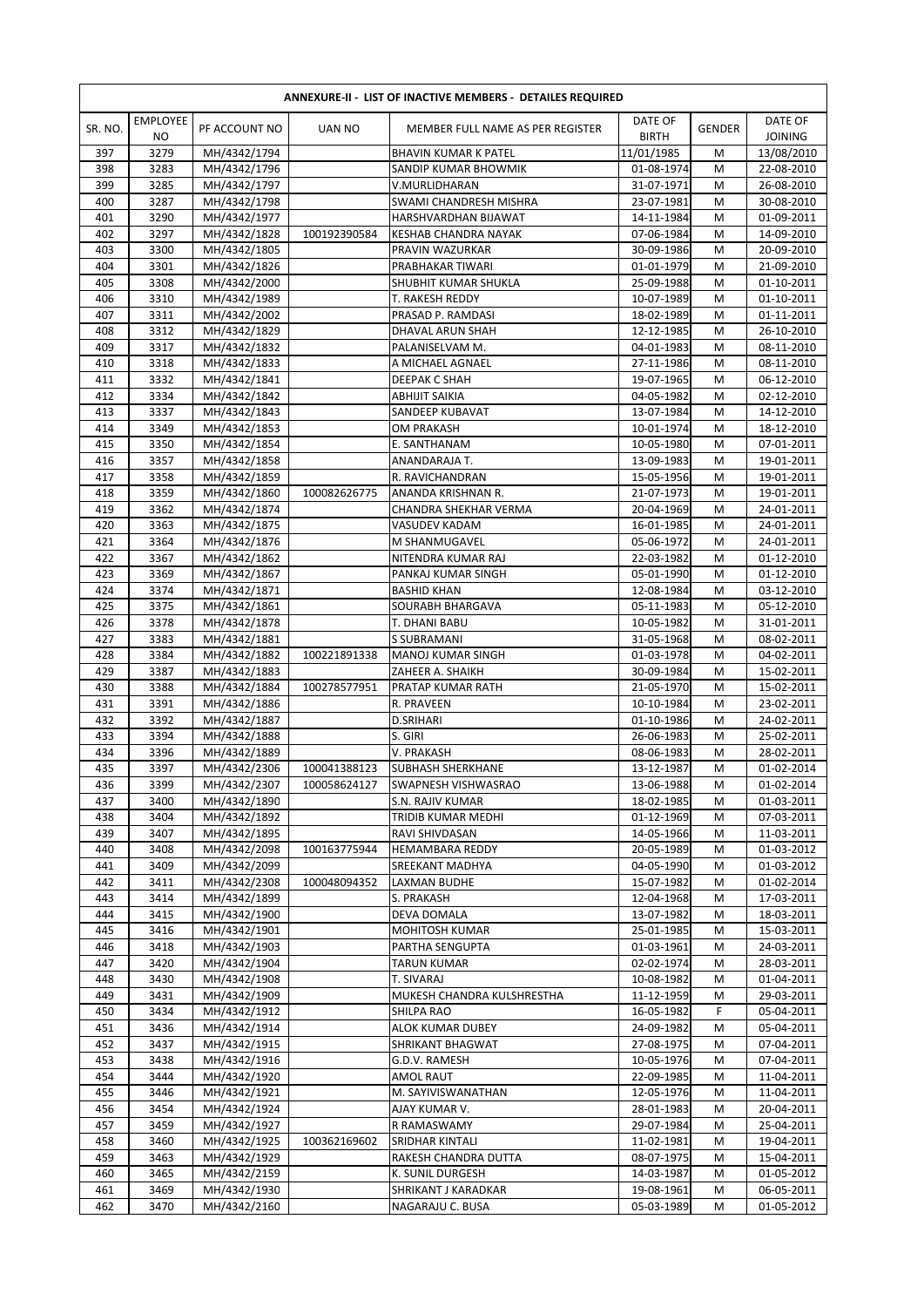| ANNEXURE-II - LIST OF INACTIVE MEMBERS - DETAILES REQUIRED |                       |                              |                              |                                       |                          |               |                           |  |  |  |
|------------------------------------------------------------|-----------------------|------------------------------|------------------------------|---------------------------------------|--------------------------|---------------|---------------------------|--|--|--|
| SR. NO.                                                    | <b>EMPLOYEE</b><br>NO | PF ACCOUNT NO                | <b>UAN NO</b>                | MEMBER FULL NAME AS PER REGISTER      | DATE OF<br><b>BIRTH</b>  | <b>GENDER</b> | DATE OF<br><b>JOINING</b> |  |  |  |
| 463                                                        | 3471                  | MH/4342/1931                 |                              | JAY PRAKASH MOURYA                    | 01-01-1967               | M             | 10-05-2011                |  |  |  |
| 464                                                        | 3479                  | MH/4342/1936                 |                              | <b>B M SHINDE</b>                     | 16-05-1976               | M             | 16-05-2011                |  |  |  |
| 465                                                        | 3480                  | MH/4342/2134                 |                              | <b>BHARANI DHARAN</b>                 | 05-09-1985               | M             | 01-04-2012                |  |  |  |
| 466                                                        | 3481                  | MH/4342/1937                 |                              | SHAILESH JADHAV                       | 12-08-1985               | M             | 13-05-2011                |  |  |  |
| 467                                                        | 3482                  | MH/4342/2158                 |                              | IPSA PRADHAN                          | 19-07-1986               | F             | 01-05-2012                |  |  |  |
| 468                                                        | 3483                  | MH/4342/1938                 |                              | <b>MANJIT SAIKIA</b>                  | 30-10-1977               | M             | 19-05-2011                |  |  |  |
| 469                                                        | 3485                  | MH/4342/1939                 |                              | <b>R P RAMAN</b>                      | 29-09-1961               | M             | 20-05-2011                |  |  |  |
| 470                                                        | 3486                  | MH/4342/2312                 | 100067049060                 | ROHIT NAKHAWA                         | 10-08-1985               | M             | 01-02-2014                |  |  |  |
| 471                                                        | 3487                  | MH/4342/1941                 |                              | <b>G VENKATESAN</b>                   | 27-05-1981               | M             | 25-05-2011                |  |  |  |
| 472                                                        | 3494                  | MH/4342/1947                 |                              | MOHAMMED A YUSUFUDDIN                 | 18-06-1983               | M             | 06-06-2011                |  |  |  |
| 473                                                        | 3496                  | MH/4342/1949                 |                              | DEBASHISH CHATTERJEE                  | 18-05-1978               | M             | 07-06-2011                |  |  |  |
| 474                                                        | 3497                  | MH/4342/1950                 |                              | RAVI PRAKASH                          | 23-03-1954               | M             | 10-06-2011                |  |  |  |
| 475                                                        | 3517                  | MH/4342/1957                 |                              | SHIVAJI PATIL                         | 03-05-1980               | M<br>M        | 04-07-2011                |  |  |  |
| 476<br>477                                                 | 3521<br>3528          | MH/4342/1958<br>MH/4342/1964 | 100095739063<br>100163965674 | ATHITHAN A<br><b>HEMANT PARDHI</b>    | 14-04-1986<br>21-01-1981 | M             | 11-07-2011<br>21-07-2011  |  |  |  |
| 478                                                        | 3533                  | MH/4342/1967                 |                              | HARJEET SINGH MANKOO                  | 23-03-1983               | M             | 01-08-2011                |  |  |  |
| 479                                                        | 3536                  | MH/4342/1970                 |                              | ABHISHEK SINGH                        | 05-01-1984               | M             | 08-08-2011                |  |  |  |
| 480                                                        | 3541                  | MH/4342/1974                 |                              | R VIDHYANANTH                         | 16-06-1986               | M             | 27-08-2011                |  |  |  |
| 481                                                        | 3543                  | MH/4342/1978                 |                              | LALITENDU BIHARI                      | 12-05-1980               | M             | 02-09-2011                |  |  |  |
| 482                                                        | 3546                  | MH/4342/1979                 |                              | <b>SURYA B. TIWARI</b>                | 10-11-1985               | M             | 12-09-2011                |  |  |  |
| 483                                                        | 3547                  | MH/4342/1980                 |                              | RAHUL KUMAR AWAD                      | 12-11-1977               | M             | 12-09-2011                |  |  |  |
| 484                                                        | 3548                  | MH/4342/1982                 |                              | PRADEEP KUMAR BEHERA                  | 05-05-1986               | M             | 13-09-2011                |  |  |  |
| 485                                                        | 3551                  | MH/4342/1983                 | 100250924220                 | <b>NARENDRA PANDEY</b>                | 10-04-1968               | M             | 19-09-2011                |  |  |  |
| 486                                                        | 3553                  | MH/4342/1985                 |                              | MANOJ GOSWAMI                         | 28-04-1979               | M             | 19-09-2011                |  |  |  |
| 487                                                        | 3554                  | MH/4342/1987                 |                              | KISHORE BOMMIDI                       | 22-08-1985               | M             | 26-09-2011                |  |  |  |
| 488                                                        | 3555                  | MH/4342/1986                 |                              | SHIBASISH DAS                         | 08-01-1980               | M             | 23-09-2011                |  |  |  |
| 489                                                        | 3561                  | MH/4342/1995                 |                              | J. KARTHIK                            | 05-05-1991               | M             | 05-10-2011                |  |  |  |
| 490                                                        | 3562                  | MH/4342/1997                 |                              | <b>GRANDHI NANAJI</b>                 | 30-05-1991               | M             | 15-10-2011                |  |  |  |
| 491                                                        | 3564                  | MH/4342/2190                 |                              | DIBAKAR KUNTI                         | 25-01-1990               | M             | 01-11-2012                |  |  |  |
| 492                                                        | 3575                  | MH/4342/2314                 | 100019244476                 | <b>NEELAM YADAV</b>                   | 18-10-1987               | F             | 01-02-2014                |  |  |  |
| 493                                                        | 3577                  | MH/4342/2019                 |                              | MANOJ K. GUPTE                        | 27-04-1968               | M             | 21-11-2011                |  |  |  |
| 494                                                        | 3578                  | MH/4342/2020                 | 100083423178                 | ANGSHUMAN SARKAR                      | 03-02-1980               | M             | 24-11-2011                |  |  |  |
| 495                                                        | 3580                  | MH/4342/2021                 |                              | RAJORSHI DAS                          | 25-11-1980               | M             | 28-11-2011                |  |  |  |
| 496                                                        | 3581                  | MH/4342/2022                 |                              | SAPAN NAYAK                           | 01-06-1984               | M             | 28-11-2011                |  |  |  |
| 497                                                        | 3589                  | MH/4342/2025                 |                              | A. MOHAMED KANI                       | 07-04-1982               | M             | 01-12-2011                |  |  |  |
| 498                                                        | 3590                  | MH/4342/2027                 |                              | <b>SWAPNIL SAWANT</b>                 | 10-11-1983               | M             | 05-12-2011                |  |  |  |
| 499                                                        | 3592                  | MH/4342/2029                 |                              | SUKUMAR PRADHAN                       | 14-06-1984               | M             | 05-12-2011                |  |  |  |
| 500                                                        | 3595                  | MH/4342/2031                 | 100181555808                 | K. MOHAN                              | 20-06-1987               | M             | 16-12-2011                |  |  |  |
| 501<br>502                                                 | 3596                  | MH/4342/2032                 |                              | SADANANDA GOLDER                      | 29-04-1982               | M             | 19-12-2011                |  |  |  |
| 503                                                        | 3600<br>3604          | MH/4342/2036<br>MH/4342/2041 |                              | RANJAN KUMAR                          | 19-09-1959<br>13-07-1970 | M<br>M        | 20-12-2011<br>24-12-2011  |  |  |  |
| 504                                                        | 3605                  | MH/4342/2042                 |                              | S. EZHIL MARAN<br>K.VENDHAKUMARAN     | 22-05-1985               | M             | 26-12-2011                |  |  |  |
| 505                                                        | 3606                  | MH/4342/2038                 | 100339832759                 | SASANAPURI TIRUMALA                   | 07-07-1989               | M             | 21-12-2011                |  |  |  |
| 506                                                        | 3607                  | MH/4342/2043                 |                              | K.LAKSHMISRINIVAS                     | 18-08-1987               | M             | 26-12-2011                |  |  |  |
| 507                                                        | 3614                  | MH/4342/2045                 |                              | RAVI PATEL                            | 19-05-1989               | M             | 02-01-2012                |  |  |  |
| 508                                                        | 3618                  | MH/4342/2048                 |                              | ASHOK KUMAR PANDA                     | 26-05-1969               | M             | 04-01-2012                |  |  |  |
| 509                                                        | 3623                  | MH/4342/2051                 |                              | RAJAGOPAL MUKESH                      | 09-10-1963               | M             | 09-01-2012                |  |  |  |
| 510                                                        | 3626                  | MH/4342/2053                 |                              | SHYAMAL CHIRRAVURI                    | 03-06-1967               | F             | 09-01-2012                |  |  |  |
| 511                                                        | 3628                  | MH/4342/2055                 |                              | G. VELAYUTHAM                         | 22-11-1984               | М             | 12-01-2012                |  |  |  |
| 512                                                        | 3633                  | MH/4342/2059                 |                              | M. MANESHA                            | 25-06-1985               | M             | 18-01-2012                |  |  |  |
| 513                                                        | 3640                  | MH/4342/2064                 |                              | V R P RAJA                            | 09-06-1963               | M             | 20-01-2012                |  |  |  |
| 514                                                        | 3642                  | MH/4342/2065                 |                              | K ASHOKRAJA                           | 12-12-1982               | M             | 23-01-2012                |  |  |  |
| 515                                                        | 3644                  | MH/4342/2067                 | 100302498186                 | RAMA CHANDRA ACHARYA                  | 20-06-1979               | M             | 23-01-2012                |  |  |  |
| 516                                                        | 3645                  | MH/4342/2070                 |                              | ADUSUMALLI SRINIVAS                   | 20-08-1965               | M             | 27-01-2012                |  |  |  |
| 517                                                        | 3646                  | MH/4342/2071                 | 100196986519                 | <b>KRISHNASAMY A</b>                  | 10-06-1986               | M             | 27-01-2012                |  |  |  |
| 518                                                        | 3648                  | MH/4342/2068                 |                              | HARI KRISHNA RAMALA                   | 31-07-1982               | М             | 25-01-2012                |  |  |  |
| 519                                                        | 3650                  | MH/4342/2073                 | 100069669205                 | A. MANIMURUGAN                        | 05-05-1989               | M             | 27-01-2012                |  |  |  |
| 520                                                        | 3651                  | MH/4342/2069                 |                              | JAGANATHAN J.                         | 13-12-1987               | М             | 25-01-2012                |  |  |  |
| 521                                                        | 3652                  | MH/4342/2078                 |                              | PRASHANT A. DESAI                     | 15-03-1962               | M             | 01-02-2012                |  |  |  |
| 522                                                        | 3654                  | MH/4342/2084                 | 100096377526                 | <b>AVIK RUDRA</b>                     | 05-11-1986               | M             | 04-02-2012                |  |  |  |
| 523                                                        | 3657                  | MH/4342/2086                 |                              | JENA SUBESH KUMAR                     | 28-05-1981               | М             | 06-02-2012                |  |  |  |
| 524                                                        | 3658                  | MH/4342/2087                 |                              | METALLI RAVI                          | 05-03-1979               | M             | 06-02-2012                |  |  |  |
| 525                                                        | 3661                  | MH/4342/2089                 | 100270736310                 | PAWAN KUMAR YADAV                     | 18-09-1988               | M             | 09-02-2012                |  |  |  |
| 526<br>527                                                 | 3664<br>3665          | MH/4342/2090<br>MH/4342/2092 |                              | PINAKI DUTTA<br>SANTOSH KUMAR NERALLA | 15-06-1972<br>14-06-1985 | M<br>M        | 16-02-2012<br>17-02-2012  |  |  |  |
| 528                                                        | 3666                  | MH/4342/2093                 |                              | SHAIK MAHAMMAD RAFI                   | 05-08-1980               | М             | 17-02-2012                |  |  |  |
|                                                            |                       |                              |                              |                                       |                          |               |                           |  |  |  |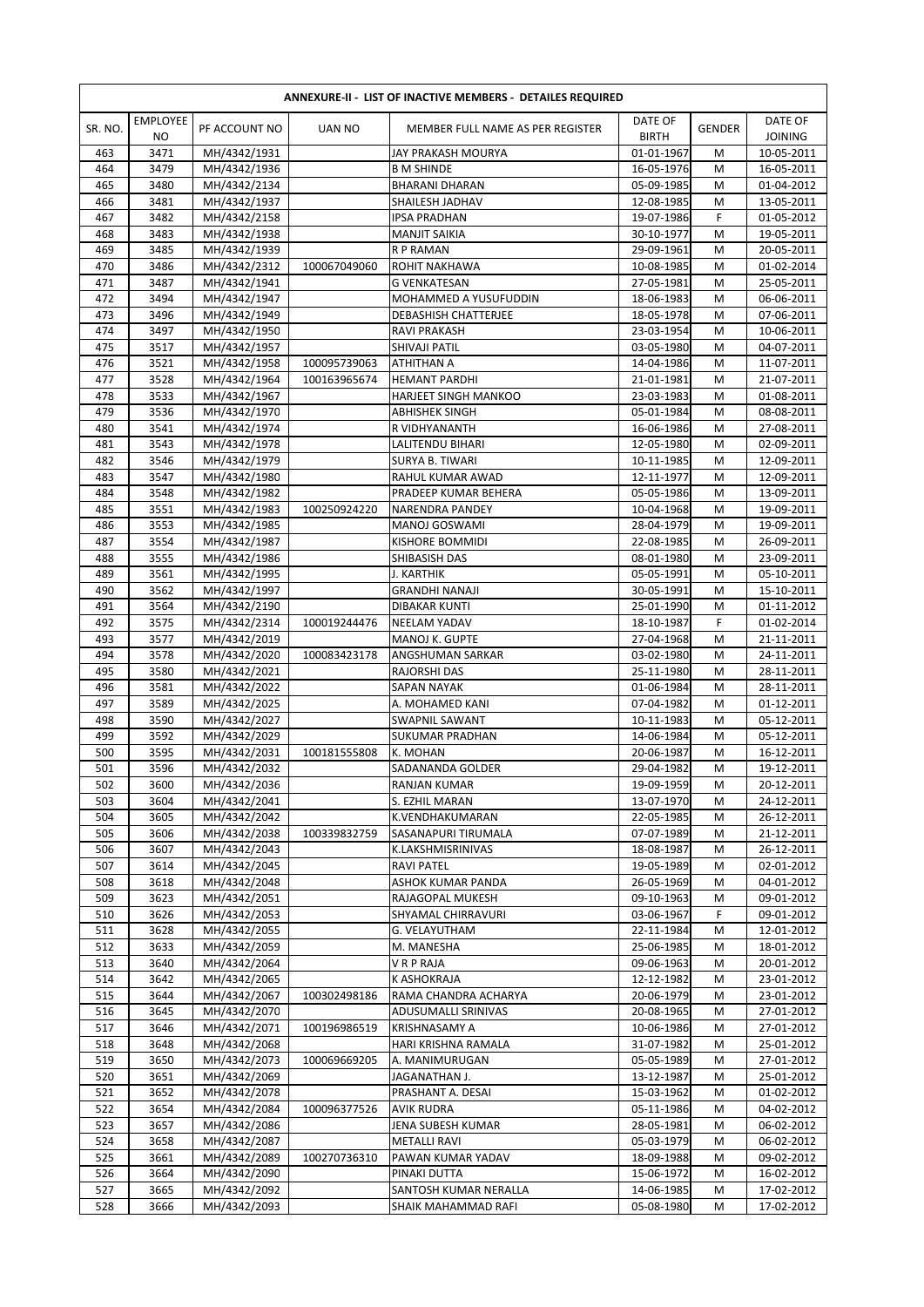|            | <b>ANNEXURE-II - LIST OF INACTIVE MEMBERS - DETAILES REQUIRED</b> |                              |                              |                                            |                          |               |                           |  |  |  |
|------------|-------------------------------------------------------------------|------------------------------|------------------------------|--------------------------------------------|--------------------------|---------------|---------------------------|--|--|--|
| SR. NO.    | <b>EMPLOYEE</b><br>N <sub>O</sub>                                 | PF ACCOUNT NO                | UAN NO                       | MEMBER FULL NAME AS PER REGISTER           | DATE OF<br><b>BIRTH</b>  | <b>GENDER</b> | DATE OF<br><b>JOINING</b> |  |  |  |
| 529        | 3667                                                              | MH/4342/2199                 |                              | HARSH ARVINDKUMAR PATEL                    | 29-08-1989               | M             | 01-01-2013                |  |  |  |
| 530        | 3670                                                              | MH/4342/2095                 | 100168729280                 | J KARTHIK                                  | 10-05-1988               | M             | 17-02-2012                |  |  |  |
| 531        | 3671                                                              | MH/4342/2091                 |                              | RAGHUVEER SINGH MEHRA                      | 15-04-1987               | M             | 16-02-2012                |  |  |  |
| 532        | 3677                                                              | MH/4342/2097                 |                              | K SABARINATHAN                             | 27-07-1990               | M             | 17-02-2012                |  |  |  |
| 533<br>534 | 3684<br>3685                                                      | MH/4342/2101<br>MH/4342/2200 |                              | ARJUN SINGH RAJPUT<br>NEERAJ SHARMA        | 04-05-1985<br>15-06-1988 | M<br>M        | 01-03-2012<br>01-03-2013  |  |  |  |
| 535        | 3686                                                              | MH/4342/2105                 |                              | <b>JITESH AMDOSKAR</b>                     | 08-07-1989               | M             | 12-03-2012                |  |  |  |
| 536        | 3687                                                              | MH/4342/2106                 |                              | A. SRIDHAR KUMAR                           | 10-03-1954               | M             | 12-03-2012                |  |  |  |
| 537        | 3689                                                              | MH/4342/2103                 |                              | HEMANT PANDHARKAR                          | 15-11-1984               | M             | 02-03-2012                |  |  |  |
| 538        | 3690                                                              | MH/4342/2104                 |                              | PRAVEEN P.S.                               | 31-05-1986               | M             | 06-03-2012                |  |  |  |
| 539        | 3691                                                              | MH/4342/2107                 |                              | S. N. MAITI                                | 15-05-1961               | M             | 15-03-2012                |  |  |  |
| 540        | 3692                                                              | MH/4342/2108                 | 100115248041                 | <b>BINOD KUMAR RATH</b>                    | 01-07-1979               | M             | 16-03-2012                |  |  |  |
| 541        | 3693                                                              | MH/4342/2109                 |                              | VIVEK RENGUNTWAR                           | 26-11-1988               | M             | 19-03-2012                |  |  |  |
| 542        | 3694                                                              | MH/4342/2110                 |                              | PRASHANT DESHMUKH                          | 14-11-1963               | M             | 19-03-2012                |  |  |  |
| 543        | 3695                                                              | MH/4342/2111                 |                              | P. GANESAN                                 | 23-03-1972               | M             | 19-03-2012                |  |  |  |
| 544        | 3696                                                              | MH/4342/2112                 |                              | PRATIK V. PANCHAL                          | 21-07-1988               | M             | 20-03-2012                |  |  |  |
| 545        | 3697                                                              | MH/4342/2113                 |                              | <b>MANIK KARMAKAR</b>                      | 01-06-1985               | M             | 20-03-2012                |  |  |  |
| 546        | 3711                                                              | MH/4342/2138                 |                              | KUMAR GANGESH GUNJAN                       | 07-09-1981               | M             | 02-04-2012                |  |  |  |
| 547<br>548 | 3714<br>3718                                                      | MH/4342/2139<br>MH/4342/2143 |                              | PRABIR KUMAR SANTRA<br><b>ARUN SACHAN</b>  | 19-10-1974<br>30-05-1964 | M<br>M        | 02-04-2012<br>05-04-2012  |  |  |  |
| 549        | 3721                                                              | MH/4342/2125                 | 100185291158                 | KAILASH BEHERA                             | 01-01-1964               | M             | 01-04-2012                |  |  |  |
| 550        | 3724                                                              | MH/4342/2127                 | 100334995294                 | SANJIT KUMAR MALLICK                       | 26-06-1977               | M             | 01-04-2012                |  |  |  |
| 551        | 3727                                                              | MH/4342/2146                 |                              | SOURABH GANGULI                            | 01-07-1976               | M             | 10-04-2012                |  |  |  |
| 552        | 3730                                                              | MH/4342/2217                 |                              | ROHIT SANJAY PARAB                         | 09-08-1989               | M             | 01-04-2013                |  |  |  |
| 553        | 3731                                                              | MH/4342/2149                 | 100142156925                 | DWITIKRISHNA SAHOO                         | 27-07-1981               | M             | 16-04-2012                |  |  |  |
| 554        | 3736                                                              | MH/4342/2151                 |                              | SUBHASH CHANDRA SAMAL                      | 10-03-1966               | M             | 23-04-2012                |  |  |  |
| 555        | 3737                                                              | MH/4342/2153                 |                              | <b>IREENA SARANGI</b>                      | 27-09-1986               | M             | 26-04-2012                |  |  |  |
| 556        | 3739                                                              | MH/4342/2152                 |                              | SANTOSH KUMAR KANUGULA                     | 20-03-1988               | M             | 25-04-2012                |  |  |  |
| 557        | 3742                                                              | MH/4342/2155                 |                              | ASHISH KUMAR SWARNKAR                      | 03-06-1982               | M             | 29-04-2012                |  |  |  |
| 558        | 3746                                                              | MH/4342/2317                 | 100000902066                 | ASIF ADAM MAJGAONKAR                       | 18-11-1982               | M             | 01-02-2014                |  |  |  |
| 559        | 3749                                                              | MH/4342/2166                 |                              | ROHAN MATTE                                | 27-08-1983               | M             | 16-05-2012                |  |  |  |
| 560        | 3752                                                              | MH/4342/2318                 | 100019201099                 | <b>BHARATI HITESH KOLI</b>                 | 19-01-1985               | F             | 01-02-2014                |  |  |  |
| 561        | 3753                                                              | MH/4342/2169                 |                              | SATISH RAMAN AHIRE                         | 15-12-1980               | M             | 28-05-2012                |  |  |  |
| 562<br>563 | 3759<br>3760                                                      | MH/4342/2170<br>MH/4342/2171 |                              | SYAM S.V.<br>R. VENKATACHALAPATHY          | 21-04-1990<br>24-05-1975 | M<br>M        | 07-06-2012<br>11-06-2012  |  |  |  |
| 564        | 3761                                                              | MH/4342/2172                 |                              | SANGRAM DASADHIKARI                        | 01-07-1985               | M             | 11-06-2012                |  |  |  |
| 565        | 3762                                                              | MH/4342/2173                 |                              | PRADEEP KUMAR NANDA                        | 02-02-1973               | M             | 12-06-2012                |  |  |  |
| 566        | 3772                                                              | MH/4342/2179                 | 100101691812                 | <b>B. IMRAN THOFIC</b>                     | 16-01-1990               | M             | 03-07-2012                |  |  |  |
| 567        | 3776                                                              | MH/4342/2182                 |                              | PAVAN KUMAR UPADHYAY                       | 16-08-1976               | M             | 06-07-2012                |  |  |  |
| 568        | 3777                                                              | MH/4342/2323                 | 100048929474                 | SANDEEP RAMKISAN MADKE                     | 01-06-1982               | М             | 01-02-2014                |  |  |  |
| 569        | 3780                                                              | MH/4342/2184                 |                              | DEBASIS MAHAPATRA                          | 15-02-1971               | M             | 20-07-2012                |  |  |  |
| 570        | 3783                                                              | MH/4342/2186                 |                              | <b>SUKHJINDER SINGH</b>                    | 28-01-1974               | M             | 01-08-2012                |  |  |  |
| 571        | 3787                                                              | MH/4342/2193                 |                              | DEBASHISH CHATTERJEE                       | 18-05-1978               | М             | 29-01-2013                |  |  |  |
| 572        | 3788                                                              | MH/4342/2194                 | 100238976452                 | MURALIKRISHNA DOCHIBHATLA                  | 02-04-1963               | M             | 29-01-2013                |  |  |  |
| 573        | 3789                                                              | MH/4342/2197                 |                              | VIVEK ARUN SAGAR                           | 17-11-1984               | M             | 04-02-2013                |  |  |  |
| 574<br>575 | 3790<br>3792                                                      | MH/4342/2198<br>MH/4342/2325 | 100310562793<br>100209465565 | RAVI SHIVDASAN<br>M. NIRUP KUMAR           | 14-05-1966<br>18-08-1991 | M<br>M        | 15-02-2013<br>01-02-2014  |  |  |  |
| 576        | 3795                                                              | MH/4342/2204                 | 100132411815                 | DEEPAK M. KHATI                            | 25-10-1985               | M             | 04-03-2013                |  |  |  |
| 577        | 3797                                                              | MH/4342/2206                 |                              | PIYUSH M. GUPTA                            | 22-10-1970               | M             | 04-03-2013                |  |  |  |
| 578        | 3799                                                              | MH/4342/2208                 |                              | <b>TARUN TOMAR</b>                         | 20-08-1987               | M             | 16-03-2013                |  |  |  |
| 579        | 3802                                                              | MH/4342/2211                 | 100087309651                 | ANSHUMAN SINGH SENGAR                      | 05-12-1989               | M             | 16-03-2013                |  |  |  |
| 580        | 3803                                                              | MH/4342/2339                 | 100006504405                 | SUBHASMITA PANDA                           | 13-06-1991               | F             | 01-04-2014                |  |  |  |
| 581        | 3806                                                              | MH/4342/2214                 |                              | <b>SUBHASHIS GHOSH</b>                     | 11-11-1969               | M             | 30-03-2013                |  |  |  |
| 582        | 3807                                                              | MH/4342/2215                 |                              | AJAY KUDALE                                | 14-06-1974               | M             | 01-04-2013                |  |  |  |
| 583        | 3809                                                              | MH/4342/2349                 | 100682870330                 | YOGESH LAXMAN SALVI                        | 05-03-1989               | M             | 01-05-2014                |  |  |  |
| 584        | 3814                                                              | MH/4342/2224                 | 100232102593                 | MOURALIDARANE M.                           | 01-10-1970               | M             | 28-05-2013                |  |  |  |
| 585        | 3819                                                              | MH/4342/2225                 | 100335285205                 | SANKAPILLAI PONNUSAMY                      | 08-07-1967               | M             | 01-06-2013                |  |  |  |
| 586        | 3822                                                              | MH/4342/2229                 | 100182986922                 | K. SUDARSHAN                               | 02-07-1985               | M             | 17-06-2013                |  |  |  |
| 587        | 3823                                                              | MH/4342/2231                 |                              | DINESH BHALOTIA                            | 01/012/1967              | M             | 18-06-2013                |  |  |  |
| 588<br>589 | 3824<br>3825                                                      | MH/4342/2232<br>MH/4342/2233 | 100347934709<br>100158214491 | SHANTANU MISHRA<br>GYANA SAYEET MOHANANDIA | 11-11-1986<br>12-04-1971 | М<br>M        | 21-06-2013<br>24-06-2013  |  |  |  |
| 590        | 3826                                                              | MH/4342/2234                 | 100169986465                 | JAGADISH PRASAD MISHRA                     | 24-10-1967               | M             | 02-07-2013                |  |  |  |
| 591        | 3827                                                              | MH/4342/2234                 | 100202828538                 | LAKSHMI NARAYANA RAKURTHI                  | 18-01-1989               | M             | 01-07-2013                |  |  |  |
| 592        | 3828                                                              | MH/4342/2236                 |                              | DEEPTIKANTA SAMAL                          | 15-08-1987               | М             | 02-07-2013                |  |  |  |
| 593        | 3829                                                              | MH/4342/2237                 | 100093033166                 | ASHISH SINGH THAKUR                        | 21-04-1989               | M             | 02-07-2013                |  |  |  |
| 594        | 3835                                                              | MH/4342/2242                 | 100322979384                 | S. BALAKRISHNAN                            | 04-05-1963               | М             | 22-07-2013                |  |  |  |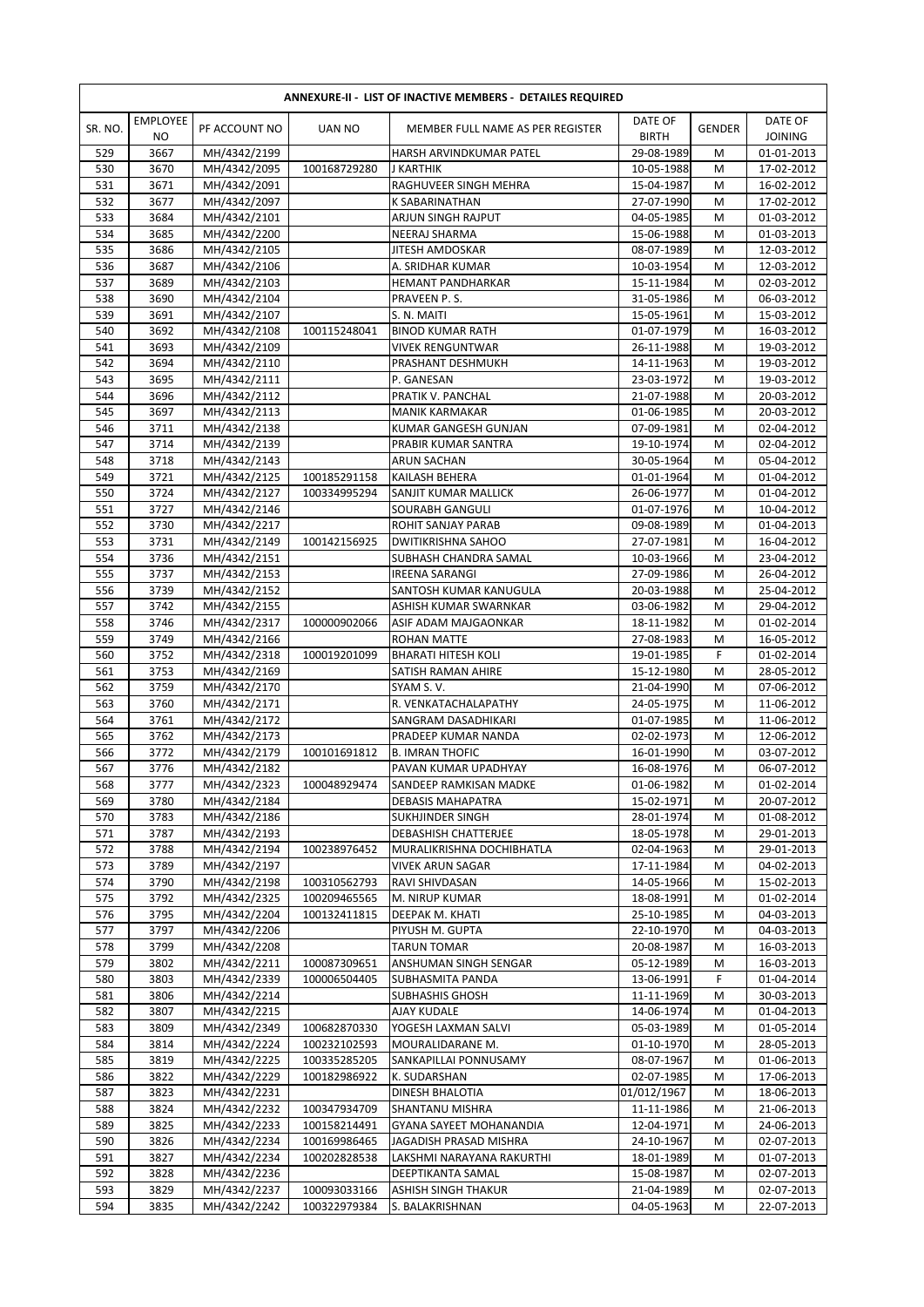| <b>ANNEXURE-II - LIST OF INACTIVE MEMBERS - DETAILES REQUIRED</b> |                                   |                              |                              |                                                      |                          |               |                           |  |
|-------------------------------------------------------------------|-----------------------------------|------------------------------|------------------------------|------------------------------------------------------|--------------------------|---------------|---------------------------|--|
| SR. NO.                                                           | <b>EMPLOYEE</b><br>N <sub>O</sub> | PF ACCOUNT NO                | UAN NO                       | MEMBER FULL NAME AS PER REGISTER                     | DATE OF<br><b>BIRTH</b>  | <b>GENDER</b> | DATE OF<br><b>JOINING</b> |  |
| 595                                                               | 3836                              | MH/4342/2243                 | 100280989267                 | PRINCE JOSEPH                                        | 25-10-1987               | M             | 31-07-2013                |  |
| 596                                                               | 3838                              | MH/4342/2245                 | 100252456836                 | NAVANEETHA KRISHNAN                                  | 25-10-1984               | M             | 01-08-2013                |  |
| 597                                                               | 3839                              | MH/4342/2246                 | 100313482411                 | <b>RIDIP PAUL</b>                                    | 29-12-1970               | M             | 05-08-2013                |  |
| 598                                                               | 3841                              | MH/4342/2248                 | 100093084053                 | ASHISH YOGINDERNATH TREHAN                           | 23-05-1964               | M             | 05-09-2013                |  |
| 599<br>600                                                        | 3843<br>3844                      | MH/4342/2326                 | 100197131871                 | KRUNAL VASANT PARMAR                                 | 17-08-1990               | M             | 01-02-2014                |  |
| 601                                                               | 3847                              | MH/4342/2249<br>MH/4342/2391 | 100329663267<br>100683086310 | SAMEER VIJAY SHRIVASTAVA<br>R SURESH KUMAR           | 05-02-1980<br>12-08-1990 | M<br>M        | 10-09-2013<br>01-01-2015  |  |
| 602                                                               | 3848                              | MH/4342/2412                 |                              | RUSHIKESH SHRIKANT GHAROTE                           | 01-05-1988               | M             | 01-04-2015                |  |
| 603                                                               | 3850                              | MH/4342/2250                 | 100132543840                 | DEEPAK R. NAYAK                                      | 15-03-1986               | M             | 01-10-2013                |  |
| 604                                                               | 3857                              | MH/4342/2258                 | 100030025801                 | S. SENTHILNATHAN                                     | 22-12-1975               | M             | 14-11-2013                |  |
| 605                                                               | 3859                              | MH/4342/2261                 | 100000566543                 | SHAIKH AMANULLA A H                                  | 30-07-1973               | M             | 06-12-2013                |  |
| 606                                                               | 3861                              | MH/4342/2263                 | 100067135763                 | AMIT VIJAY NACHANKAR                                 | 01-12-1979               | M             | 16-12-2013                |  |
| 607                                                               | 3865                              | MH/4342/2266                 | 100272193482                 | PIYUSH RAKESH BARSAIYAN                              | 30-06-1987               | M             | 23-12-2013                |  |
| 608                                                               | 3866                              | MH/4342/2267                 | 100001638081                 | MANISH AMARLAL SHROFF                                | 08-10-1969               | M             | 06-01-2014                |  |
| 609                                                               | 3870                              | MH/4342/2272                 | 100009905142                 | JAYRAM C. KORGAONKAR                                 | 10-09-1973               | M             | 13-01-2014                |  |
| 610<br>611                                                        | 3873<br>3874                      | MH/4342/2274<br>MH/4342/2277 | 100057310816<br>100065810486 | GOKUL S.<br>R. BALAJI                                | 20-06-1986<br>18-08-1979 | M<br>M        | 16-01-2014<br>18-01-2014  |  |
| 612                                                               | 3876                              | MH/4342/2279                 | 100030019904                 | R. MANOJ KEYAN                                       | 17-05-1989               | M             | 20-01-2014                |  |
| 613                                                               | 3879                              | MH/4342/2281                 | 100043959677                 | D. BALAJI                                            | 09-12-1980               | M             | 27-01-2014                |  |
| 614                                                               | 3882                              | MH/4342/2332                 | 100002596224                 | G. VENKATESHWARA REDDY                               | 03-02-1970               | M             | 10-02-2014                |  |
| 615                                                               | 3883                              | MH/4342/2335                 | 100274014592                 | PRADEEP B. HALBHAVI                                  | 18-07-1980               | M             | 26-02-2014                |  |
| 616                                                               | 3884                              | MH/4342/2334                 | 100011325999                 | V. GOPALKRISHNAN                                     | 22-05-1978               | M             | 26-02-2014                |  |
| 617                                                               | 3887                              | MH/4342/2338                 | 100040331280                 | P. G. VISHNUVARMAN                                   | 06-01-1988               | M             | 26-03-2014                |  |
| 618                                                               | 3890                              | MH/4342/2341                 | 100048283341                 | <b>ABHISHEK RAMESH GOLE</b>                          | 15-10-1986               | M             | 01-04-2014                |  |
| 619                                                               | 3895                              | MH/4342/2415                 | 100905109960                 | NILESH NARANBHAI MEGHANI                             | 16-10-1988               | M             | 01-04-2015                |  |
| 620                                                               | 3897                              | MH/4342/2345                 | 100022766459                 | RAVINDRAKUMAR K.                                     | 13-05-1979               | M             | 16-04-2014                |  |
| 621                                                               | 3898                              | MH/4342/2346                 | 100387590299                 | T. RAMALINGAM                                        | 06-06-1982               | M             | 16-04-2014                |  |
| 622<br>623                                                        | 3900<br>3901                      | MH/4342/2351<br>MH/4342/2352 | 100682874099                 | NEHA OMKAR JOSHI<br>SYAMALA L. PURUSHOTHAM           | 20-11-1988<br>30-06-1978 | M<br>M        | 05-05-2014<br>09-05-2014  |  |
| 624                                                               | 3902                              | MH/4342/2353                 | 100682643432                 | <b>KRISHNA DASH</b>                                  | 15-06-1988               | M             | 12-05-2014                |  |
| 625                                                               | 3903                              | MH/4342/2354                 |                              | MURALI RANGANATHAN                                   | 27-10-1963               | M             | 12-05-2014                |  |
| 626                                                               | 3904                              | MH/4342/2355                 | 100683308665                 | HEMANT V. PATEL                                      | 08-04-1987               | M             | 15-05-2014                |  |
| 627                                                               | 3906                              | MH/4342/2356                 |                              | YASH SHARMA                                          | 26-09-1990               | M             | 17-05-2014                |  |
| 628                                                               | 3907                              | MH/4342/2359                 |                              | SAGAR SURESH INGLE                                   | 06-08-1988               | M             | 20-05-2014                |  |
| 629                                                               | 3911                              | MH/4342/2362                 |                              | DEEPAK PRASAD CHOUDHARY                              | 20-02-1963               | M             | 27-05-2014                |  |
| 630                                                               | 3916                              | MH/4342/2364                 | 100682881155                 | M. R. MADHUSUDAN                                     | 03-06-1965               | M             | 09-06-2014                |  |
| 631                                                               | 3919                              | MH/4342/2367                 |                              | UMESH PRAKASH PATIL                                  | 18-04-1988               | M             | 16-06-2014                |  |
| 632<br>633                                                        | 3921<br>3922                      | MH/4342/2369<br>MH/4342/2370 | 100683264045                 | VIRAF NOSHIR DARUWALA<br>KAVIYARASAN S.              | 27-09-1972<br>21-04-1990 | M<br>M        | 17-06-2014                |  |
| 634                                                               | 3923                              | MH/4342/2371                 |                              | VILAS KASHIRAM BHUWAD                                | 26-05-1988               | М             | 23-06-2014<br>01-07-2014  |  |
| 635                                                               | 3926                              | MH/4342/2424                 | 100896181714                 | RICHARD UBALDO DMELLO                                | 03-04-1988               | М             | 01-07-2015                |  |
| 636                                                               | 3928                              | MH/4342/2425                 | 100889545901                 | MUGUNDHAN MANOHARAN KALAVATHI                        | 07-11-1992               | M             | 01-07-2015                |  |
| 637                                                               | 3939                              | MH/4342/2381                 |                              | KAPIL KUMAR THAKUR                                   | 04-05-1975               | M             | 27-08-2014                |  |
| 638                                                               | 3940                              | MH/4342/2382                 | 100683285764                 | Y. DIWAKAR BABU                                      | 23-01-1988               | M             | 01-09-2014                |  |
| 639                                                               | 3942                              | MH/4342/2384                 | 100683281322                 | DHANIRAJ GAUTAM                                      | 05-02-1986               | M             | 09-09-2014                |  |
| 640                                                               | 3945                              | MH/4342/2386                 | 100682640668                 | SHASHIKANT BHUDATT SHARMA                            | 26-10-1988               | M             | 09-10-2014                |  |
| 641                                                               | 3951                              | MH/4342/2459                 | 100887882707                 | ASHISH KANHAIYALAL MISHRA                            | 16-08-1991               | M             | 01-01-2016                |  |
| 642                                                               | 3952                              | MH/4342/2392                 |                              | SANDIP ANANT PATIL                                   | 18-05-1987               | M             | 03-01-2015                |  |
| 643<br>644                                                        | 3954<br>3955                      | MH/4342/2395<br>MH/4342/2396 |                              | DINESH VISHNU PARAB<br>CHANGDEV HANUMANT MANE        | 23-07-1971<br>31-07-1986 | М<br>M        | 19-01-2015<br>02-02-2015  |  |
| 645                                                               | 3958                              | MH/4342/2397                 | 100683303752                 | SHIKHA VIJAY MISHRA                                  | 03-06-1990               | F             | 09-02-2015                |  |
| 646                                                               | 3959                              | MH/4342/2398                 |                              | KETAN JAINENDRA JAIN                                 | 17-01-1985               | M             | 18-02-2015                |  |
| 647                                                               | 3965                              | MH/4342/2404                 |                              | BRAHMANAND PRAJAPATI                                 | 05-05-1992               | M             | 18-02-2015                |  |
| 648                                                               | 3967                              | MH/4342/2405                 | 100684918159                 | <b>BRAJESH DHAKAD</b>                                | 20-02-2015               | M             | 20-02-2015                |  |
| 649                                                               | 3972                              | MH/4342/2411                 | 100683311272                 | RAJAN VISHNU PARAB                                   | 09-11-1969               | M             | 25-03-2015                |  |
| 650                                                               | 3977                              | MH/4342/2427                 | 100890154530                 | UJWAL MURARJI CHAUDHARI                              | 10-04-1989               | M             | 01-07-2015                |  |
| 651                                                               | 3984                              | MH/4342/2465                 | 100900803179                 | GAURAV JAIRAM JAISWAL                                | 02-10-1990               | M             | 01-02-2016                |  |
| 652                                                               | 3986                              | MH/4342/2434                 | 100897448368                 | ALAHAPPAN S M. S.                                    | 12-04-1966               | M             | 20-07-2015                |  |
| 653                                                               | 3987                              | MH/4342/2436                 | 100900700540                 | <b>GAGANDEEP SINGH SIDHU</b>                         | 25-12-1978               | M             | 10-08-2015                |  |
| 654                                                               | 3988                              | MH/4342/2437                 | 100899871687                 | DEBASISH PATTNAIK                                    | 11-07-1980               | М             | 13-08-2015                |  |
| 655<br>656                                                        | 3989<br>3992                      | MH/4342/2438<br>MH/4342/2444 | 100911779307<br>100894998687 | VINAYAK DATTARAM SOLKAR<br>DILIP KRISHNANAND MANKAME | 12-05-1992<br>25-10-1959 | М<br>M        | 24-08-2015<br>21-09-2015  |  |
| 657                                                               | 3993                              | MH/4342/2445                 | 100886321860                 | S. DIVAKAR                                           | 21-07-1967               | M             | 28-09-2015                |  |
| 658                                                               | 3995                              | MH/4342/2447                 | 100891057387                 | SUBHASH CHANDRA HK                                   | 01-06-1986               | М             | 08-10-2015                |  |
| 659                                                               | 3997                              | MH/4342/2454                 | 100682790040                 | <b>AMIT KUMAR</b>                                    | 15-09-1994               | М             | 04-11-2015                |  |
| 660                                                               | 3998                              | MH/4342/2455                 | 100907813503                 | ROSHAN RAMCHANDRA PRADHAN                            | 12-08-1987               | M             | 01-12-2015                |  |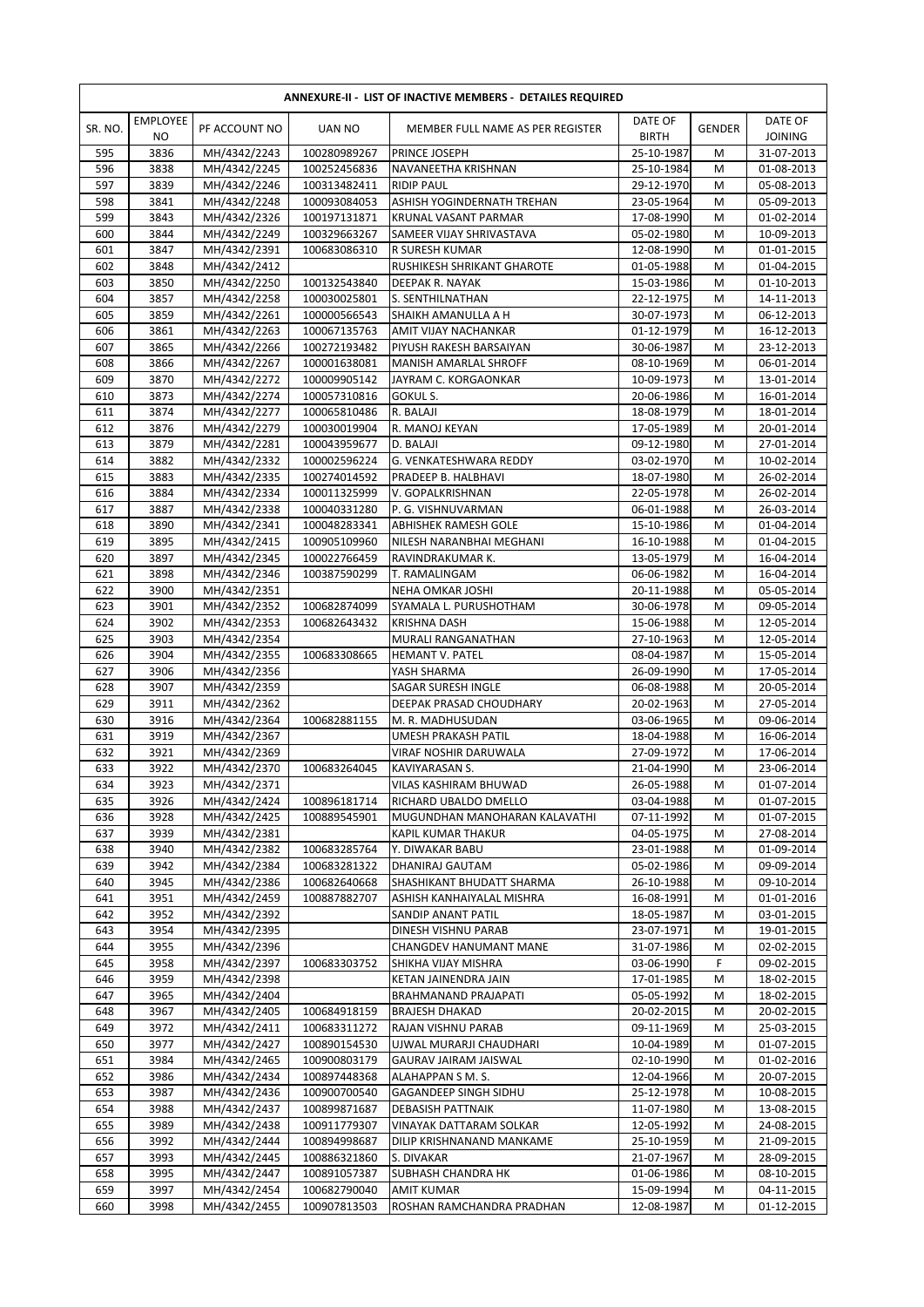| <b>ANNEXURE-II - LIST OF INACTIVE MEMBERS - DETAILES REQUIRED</b> |                                   |                              |                              |                                               |                          |        |                           |
|-------------------------------------------------------------------|-----------------------------------|------------------------------|------------------------------|-----------------------------------------------|--------------------------|--------|---------------------------|
| SR. NO.                                                           | <b>EMPLOYEE</b><br>N <sub>O</sub> | PF ACCOUNT NO                | <b>UAN NO</b>                | MEMBER FULL NAME AS PER REGISTER              | DATE OF<br><b>BIRTH</b>  | GENDER | DATE OF<br><b>JOINING</b> |
| 661                                                               | 4007                              | MH/4342/2466                 | 100908563092                 | SANGITA ROY BASU                              | 18-11-1981               | F      | 02-02-2016                |
| 662                                                               | 4010                              | MH/4342/2474                 | 100893200600                 | TRILOCHAN NATH DUBEY                          | 17-10-1987               | M      | 19-03-2016                |
| 663                                                               | 4014                              | MH/4342/2478                 | 100960908361                 | ANNISJENIFER M.                               | 27-07-1987               | M      | 02-05-2016                |
| 664                                                               | 4016                              | MH/4342/2480                 |                              | <b>DUSHYANY KUMAR SINGH</b>                   | 21-05-1988               | M      | 23-05-2016                |
| 665                                                               | 4017<br>4018                      | MH/4342/2481                 | 100960908388                 | NAMITA SANJAY SAKPAL                          | 20-09-1984<br>27-04-1972 | F      | 01-06-2016                |
| 666<br>667                                                        | 4020                              | MH/4342/2483<br>MH/4342/2482 | 101057647622<br>100960908390 | PRASHANT MADHUVANDAS SHAH<br>P S SUNDAR RAJAN | 30-11-1992               | M<br>M | 02-06-2016<br>01-06-2016  |
| 668                                                               | 4022                              | MH/4342/2485                 | 100945193951                 | SATYAM SHARMA                                 | 04-02-1993               | M      | 01-08-2016                |
| 669                                                               | 4023                              | MH/4342/2486                 | 100945291390                 | <b>SWAGAT KUMAR NAYAK</b>                     | 12-03-1987               | M      | 01-08-2016                |
| 670                                                               | 4031                              | MH/4342/2492                 | 101057647679                 | RAVINDRA NARAYANA THOTA                       | 10-08-1969               | M      | 21-12-2016                |
| 671                                                               | 4035                              | MH/4342/2497                 | 101074832940                 | SANTOSH KESHAV JADHAV                         | 17-12-1986               | M      | 09-02-2017                |
| 672                                                               | 4036                              | MH/4342/2498                 | 101074832955                 | <b>SUNIL KUMAR KUMARADHAS</b>                 | 30-06-1986               | M      | 15-02-2017                |
| 673                                                               | 10001                             |                              |                              | <b>NARAYAN V P</b>                            |                          |        |                           |
| 674                                                               | 10002                             |                              |                              | SINGH B S                                     |                          |        |                           |
| 675                                                               | 10003                             |                              |                              | SRIDHARAN K                                   |                          |        |                           |
| 676                                                               | 10004                             |                              |                              | RANGA K K                                     |                          |        |                           |
| 677                                                               | 10005                             |                              |                              | PARMESWARAN K R                               |                          |        |                           |
| 678                                                               | 10006                             |                              |                              | PINTO M                                       |                          |        |                           |
| 679                                                               | 10008<br>10009                    |                              |                              | SHETH B G<br><b>ADITYATS</b>                  |                          |        |                           |
| 680<br>681                                                        | 10011                             |                              |                              | GADE G S                                      |                          |        |                           |
| 682                                                               | 10013                             |                              |                              | PREMANAND V                                   |                          |        |                           |
| 683                                                               | 10025                             |                              |                              | NARSING RAO V N                               |                          |        |                           |
| 684                                                               | 10130                             |                              |                              | REVANKAR M S                                  |                          |        |                           |
| 685                                                               | 10143                             |                              |                              | TIWARI O P                                    |                          |        |                           |
| 686                                                               | 10146                             |                              |                              | SHAH A T                                      |                          |        |                           |
| 687                                                               | 10154                             |                              |                              | MHATRE V A                                    |                          |        |                           |
| 688                                                               | 10157                             |                              |                              | SABATA R K                                    |                          |        |                           |
| 689                                                               | 10158                             |                              |                              | NAIR N G                                      |                          |        |                           |
| 690                                                               | 10159                             |                              |                              | <b>MURALIC</b>                                |                          |        |                           |
| 691                                                               | 10169                             |                              |                              | <b>JAGWANI R</b>                              |                          |        |                           |
| 692                                                               | 10171                             |                              |                              | <b>VENKATESAN R</b>                           |                          |        |                           |
| 693                                                               | 10172                             |                              |                              | VARADAN V R                                   |                          |        |                           |
| 694<br>695                                                        | 10183<br>10184                    |                              |                              | PAIRD<br>SONAVANE A M                         |                          |        |                           |
| 696                                                               | 10194                             |                              |                              | <b>KHAN N A A</b>                             |                          |        |                           |
| 697                                                               | 10202                             |                              |                              | MANOJ KUMAR N P                               |                          |        |                           |
| 698                                                               | 10203                             |                              |                              | <b>VIVEK K</b>                                |                          |        |                           |
| 699                                                               | 10204                             |                              |                              | JANARDHANA RAO K. B.                          |                          |        |                           |
| 700                                                               | 10208                             |                              |                              | IYER V G                                      |                          |        |                           |
| 701                                                               | 10209                             |                              |                              | <b>BALARAMAN C</b>                            |                          |        |                           |
| 702                                                               | 80092                             | MH/4342/1369                 |                              | NASWEEF ROSHAN KT                             | 03-11-1984               | M      | 01-04-2008                |
| 703                                                               | 80112                             | MH/4342/1370                 |                              | KSHITEESH SUTAR                               | 15-07-1977               | M      | 01-04-2008                |
| 704                                                               | 80117                             | MH/4342/1513                 |                              | KANHIYALAL KORI                               | 08/08/1976               | M      | 01/12/2008                |
| 705                                                               | 80119                             | MH/4342/1514                 |                              | JNANA RANJAN KAR                              | 10/12/1976               | M      | 01/12/2008                |
| 706<br>707                                                        | 80124<br>80129                    | MH/4342/1515<br>MH/4342/1609 | 100175423731                 | CHANKI CHAND<br>JEEVAN SANGRAM SWAIN          | 25/11/1985<br>27/01/1981 | M<br>M | 01/12/2008<br>01/08/2009  |
| 708                                                               | 80131                             | MH/4342/1785                 |                              | ABHASHKUMAR DIXIT                             | 11-03-1984               | M      | 01/07/2010                |
| 709                                                               | 80136                             | MH/4342/1610                 | 100334384958                 | SANJEEB KUMAR CHOUDHURY                       | 11/12/1980               | M      | 01/08/2009                |
| 710                                                               | 80138                             | MH/4342/1611                 |                              | SANJAY S HAWALDAR                             | 01/06/1967               | M      | 01/08/2009                |
| 711                                                               | 80161                             | MH/4342/1724                 |                              | PRAMOD KUMAR SETHI                            | 04/07/1981               | M      | 01/01/2010                |
| 712                                                               | 80164                             | MH/4342/1614                 |                              | <b>B. VENKATA SRINIVASULU B</b>               | 25/06/1976               | M      | 01/08/2009                |
| 713                                                               | 80171                             | MH/4342/1615                 |                              | VITTAL KAMADA                                 | 20/11/1973               | M      | 01/08/2009                |
| 714                                                               | 80178                             | MH/4342/1653                 |                              | PANKAJ PRAKASH TRIPATHI                       | 01-10-1980               | M      | 01-11-2009                |
| 715                                                               | 80182                             | MH/4342/1654                 |                              | <b>AFZAL ALI</b>                              | 11/01/1979               | M      | 01/11/2009                |
| 716                                                               | 80184                             | MH/4342/2005                 | 100322892945                 | S VISHNU KANTH                                | 20-07-1989               | M      | 01-11-2011                |
| 717                                                               | 80204                             | MH/4342/1815                 |                              | ASHUTOSH JALWADI                              | 30-09-1982               | M      | 01-09-2010                |
| 718                                                               | 80206                             | MH/4342/2006                 | 100392317154                 | TRINADH RAO VEGI                              | 27-07-1983               | М      | 01-11-2011                |
| 719<br>720                                                        | 80207<br>80214                    | MH/4342/1726<br>MH/4342/2008 |                              | SABAREESH R SABARI<br>VAIBHAV D. MORE         | 09/11/1987<br>21-04-1984 | M<br>M | 01/02/2010<br>01-11-2011  |
| 721                                                               | 80218                             | MH/4342/1776                 |                              | RAKESH H PARDESHI                             | 19/10/1983               | M      | 01/07/2010                |
| 722                                                               | 80227                             | MH/4342/1817                 |                              | DEBRAJ DAS                                    | 11-04-1986               | M      | 01-09-2010                |
| 723                                                               | 80229                             | MH/4342/1818                 | 100287443366                 | R. SUBBAIAH                                   | 10-05-1969               | M      | 01-09-2010                |
| 724                                                               | 80246                             | MH/4342/1821                 |                              | RAJA PANDIAN R.                               | 26-11-1984               | M      | 01-09-2010                |
| 725                                                               | 80254                             | MH/4342/2074                 |                              | MD. NAYYER RAHMAN                             | 20-05-1976               | М      | 01-02-2012                |
| 726                                                               | 80265                             | MH/4342/1991                 |                              | RAJPAL GILL                                   | 28-05-1988               | M      | 01-10-2011                |